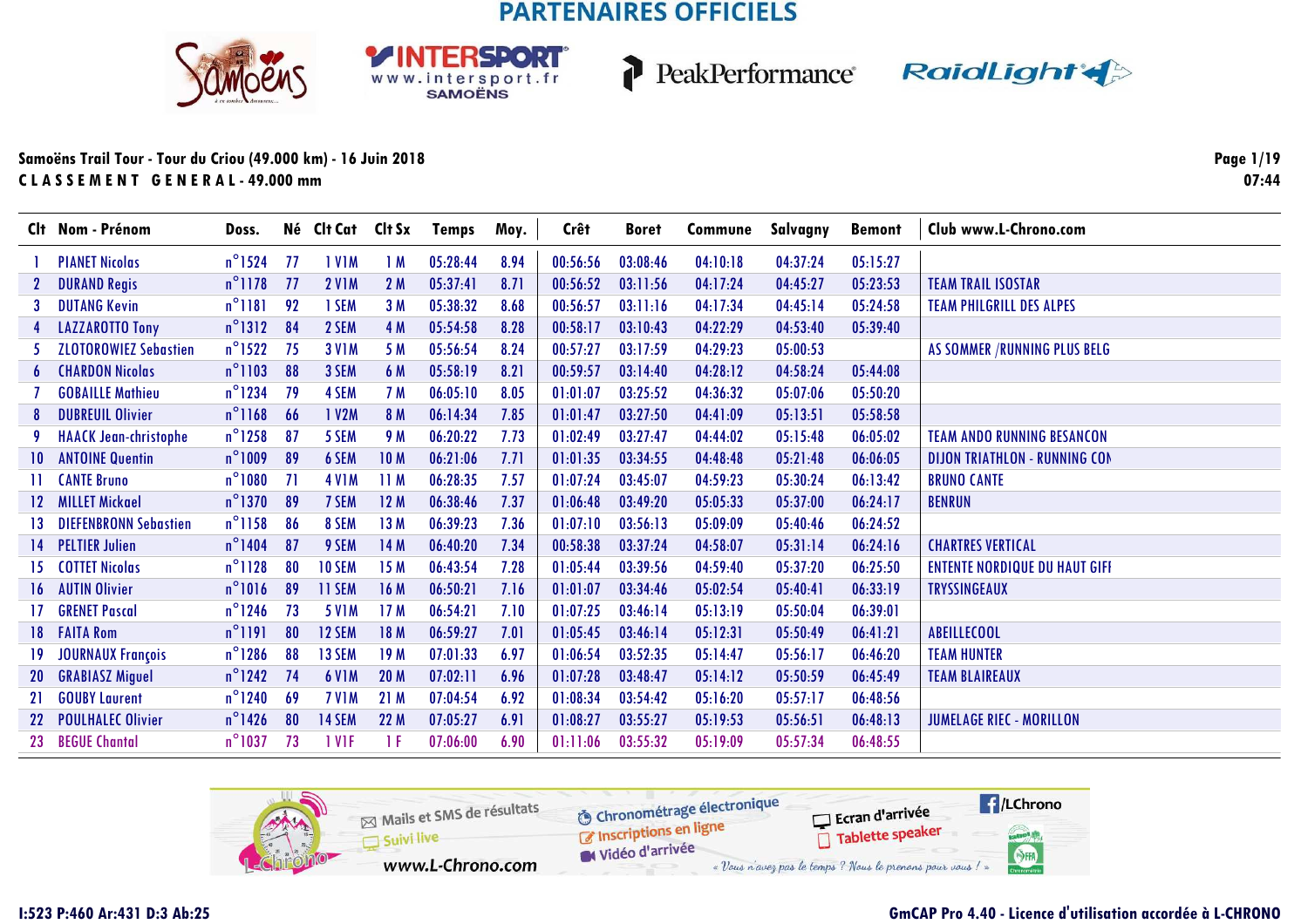**RSDORT** 

WWW.intersport.fr



P



#### **Samoëns Trail Tour - Tour du Criou (49.000 km) - 16 Juin 2018C L A S S E M E N T G E N E R A L - 49.000 mm**

**Page 2/1907:44**

|                 | Clt Nom - Prénom              | Doss.            |     | Né Clt Cat Clt Sx |      | Temps    | Moy. | Crêt     | <b>Boret</b> | <b>Commune</b> | Salvagny | <b>Bemont</b> | Club www.L-Chrono.com                |
|-----------------|-------------------------------|------------------|-----|-------------------|------|----------|------|----------|--------------|----------------|----------|---------------|--------------------------------------|
|                 | <b>24 FERNANDES Mickael</b>   | $n^{\circ}1198$  | 81  | <b>15 SEM</b>     | 23 M | 07:08:36 | 6.86 | 01:07:32 | 04:04:09     | 05:25:07       | 06:01:36 | 06:51:34      | <b>CRRA</b>                          |
| 25              | <b>GAUTHIER Pierre</b>        | $n^{\circ}$ 1221 | 74  | <b>8 V1M</b>      | 24 M | 07:10:13 | 6.83 | 01:08:43 | 04:04:07     | 05:29:05       | 06:01:31 | 06:52:52      | <b>CRRA</b>                          |
| 26              | <b>VANDEPAER Laurent</b>      | $n^{\circ}$ 1497 | 85  | <b>16 SEM</b>     | 25 M | 07:11:22 | 6.82 | 01:17:29 | 03:58:10     | 05:23:48       | 06:01:26 | 06:54:13      |                                      |
| 27              | <b>JUBLOT Emmanuel</b>        | $n^{\circ}$ 1289 | 79  | 17 SEM            | 26 M | 07:13:00 | 6.79 | 01:06:00 | 03:55:40     | 05:25:10       | 06:00:59 | 06:56:33      | <b>CHARTRES VERTICAL</b>             |
| 28              | <b>ANTHOINE Thierry</b>       | $n^{\circ}1007$  | 76  | <b>9 V1M</b>      | 27 M | 07:13:18 | 6.79 | 01:05:19 | 03:49:47     | 05:16:39       | 05:57:16 | 06:53:57      |                                      |
| 29              | <b>PORCHET Damien</b>         | $n^{\circ}$ 1425 | 76  | <b>10 V1M</b>     | 28 M | 07:17:33 | 6.72 | 01:08:30 | 04:05:48     | 05:33:45       | 06:09:03 | 07:00:15      |                                      |
| 30 <sup>°</sup> | <b>AVENIER Delphine</b>       | $n^{\circ}1019$  | 76  | <b>2 V1F</b>      | 2F   | 07:24:59 | 6.61 | 01:10:25 | 04:05:54     | 05:33:42       | 06:13:55 | 07:06:50      |                                      |
| 31              | <b>MANSIAT Teddy</b>          | $n^{\circ}$ 1352 | 79  | 18 SEM            | 29 M | 07:25:07 | 6.61 | 01:13:18 | 04:05:46     | 05:39:15       | 06:20:49 | 07:10:31      | <b>2EP ET UGLOW</b>                  |
|                 | 32 PLANAZ Julien              | $n^{\circ}$ 1431 | 92  | 19 SEM            | 30 M | 07:26:29 | 6.58 | 01:13:52 | 03:49:19     | 05:19:56       | 06:02:32 | 07:04:25      |                                      |
| 33              | <b>VICAIRE Stephane</b>       | $n^{\circ}$ 1505 | 78  | <b>11 V1M</b>     | 31M  | 07:27:01 | 6.58 | 01:04:57 | 04:05:55     | 05:33:28       | 06:11:00 | 07:09:47      |                                      |
| 34              | <b>BORDIER Marion</b>         | $n^{\circ}1060$  | 91  | 1 SEF             | 3F   | 07:27:13 | 6.57 | 01:13:24 | 04:17:31     | 05:42:58       | 06:21:02 | 07:10:38      | <b>CHARTRES VERTICAL</b>             |
| 35              | <b>GRAFFIN Matthieu</b>       | $n^{\circ}$ 1243 | 85  | <b>20 SEM</b>     | 32 M | 07:27:27 | 6.57 | 01:20:18 | 04:09:20     | 05:39:12       | 06:16:01 | 07:09:00      | <b>TEAM TRAIL EXPLORER</b>           |
| 36              | <b>DUNOYER Pierre</b>         | $n^{\circ}$ 1175 | 80  | <b>21 SEM</b>     | 33 M | 07:28:22 | 6.56 | 01:13:13 | 04:03:58     | 05:33:44       | 06:16:44 | 07:09:41      | <b>ENTENTE NORDIQUE DU HAUT GIFI</b> |
| 37              | <b>DESSART François</b>       | $n^{\circ}$ 1152 | 70  | <b>12 V1M</b>     | 34 M | 07:28:38 | 6.55 | 01:16:14 | 04:14:10     | 05:44:54       | 06:21:21 | 07:12:30      | L'ABEILLE COOL                       |
|                 | 38 RABIER Cyril               | $n^{\circ}$ 1434 | 72  | <b>13 V1M</b>     | 35 M | 07:32:56 | 6.49 | 01:06:46 | 04:04:06     | 05:35:15       | 06:18:37 | 07:16:02      | <b>COTE ROANNAISE RAID AVENTURE</b>  |
| 39              | <b>MARGUERON Vincent</b>      | $n^{\circ}$ 1355 | 80  | 22 SEM            | 36 M | 07:34:17 | 6.47 | 01:15:18 | 04:05:42     | 05:35:23       | 06:17:53 | 07:14:08      |                                      |
| <b>40</b>       | <b>BARRELA Jean michel</b>    | $n^{\circ}$ 1028 | 72  | <b>14 V1M</b>     | 37 M | 07:34:56 | 6.46 | 01:14:28 | 04:27:21     | 05:52:26       | 06:26:58 | 07:18:03      |                                      |
|                 | <b>GAUER MARCHAL Frederic</b> | $n^{\circ}1219$  | 74  | <b>15 V1M</b>     | 38 M | 07:35:52 | 6.45 | 01:09:11 | 04:12:01     | 05:45:06       | 06:22:46 | 07:17:11      |                                      |
|                 | 42 MOTTIER Laurent            | $n^{\circ}$ 1380 | 71  | <b>16 V1M</b>     | 39 M | 07:37:24 | 6.43 | 01:18:57 | 04:07:26     | 05:37:05       | 06:14:04 | 07:19:40      |                                      |
| 43              | QUÉRÉ Jeremy                  | $n^{\circ}$ 1432 | 92  | <b>23 SEM</b>     | 40 M | 07:39:15 | 6.40 | 01:17:34 | 04:24:32     | 06:01:05       | 06:34:16 | 07:22:44      |                                      |
|                 | 44 CAILLIEZ Mathieu           | $n^{\circ}$ 1079 | 76  | <b>17 V1M</b>     | 41 M | 07:39:18 | 6.40 | 01:24:33 | 04:14:31     | 05:41:11       | 06:23:51 | 07:21:25      |                                      |
|                 | 45 VELUT Alexandre            | $n^{\circ}$ 1498 | -77 | <b>18 V1M</b>     | 42 M | 07:39:18 | 6.40 | 01:24:32 | 04:14:18     | 05:41:09       | 06:24:42 | 07:21:29      |                                      |
|                 | <b>46 FLORIMOND Cedric</b>    | $n^{\circ}$ 1202 | 79  | <b>24 SEM</b>     | 43 M | 07:39:23 | 6.40 | 01:05:48 | 04:22:15     | 05:54:18       | 06:30:32 | 07:23:05      |                                      |

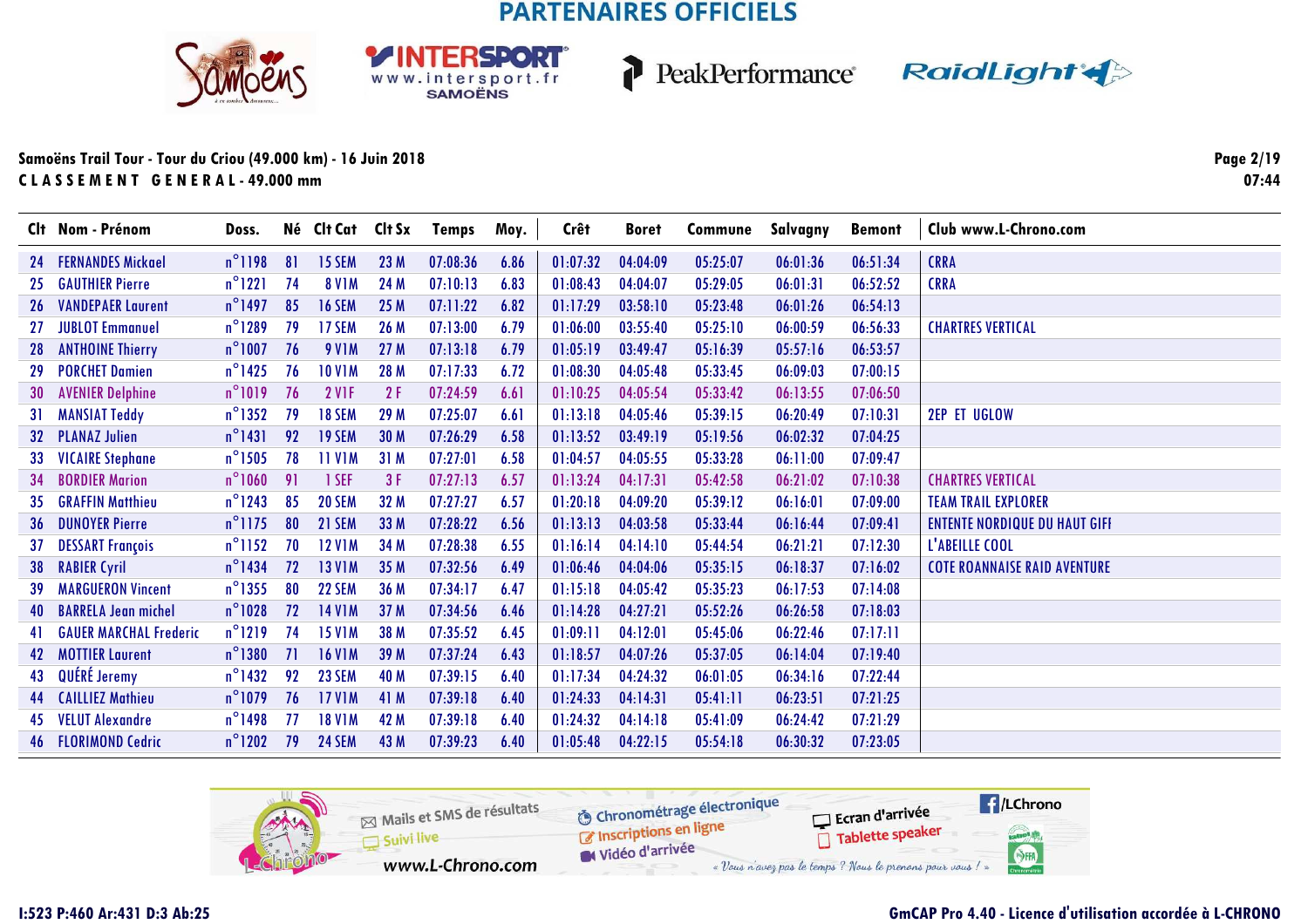**RSDORT** 

WWW.intersport.fr



P



#### **Samoëns Trail Tour - Tour du Criou (49.000 km) - 16 Juin 2018C L A S S E M E N T G E N E R A L - 49.000 mm**

**Page 3/1907:44**

|      | Clt Nom - Prénom             | Doss.            |    | Né Clt Cat Clt Sx |      | Temps    | Moy. | Crêt     | <b>Boret</b> | Commune  | Salvagny | <b>Bemont</b> | Club www.L-Chrono.com        |
|------|------------------------------|------------------|----|-------------------|------|----------|------|----------|--------------|----------|----------|---------------|------------------------------|
|      | <b>47 SADDIER Florent</b>    | $n^{\circ}$ 1459 | 88 | <b>25 SEM</b>     | 44 M | 07:41:50 | 6.37 | 01:17:14 | 04:09:05     | 05:45:16 | 06:25:00 | 07:21:43      | <b>PRIAMS</b>                |
| 48.  | <b>GOSSET Olivier</b>        | $n^{\circ}$ 1239 | 75 | <b>19 V1M</b>     | 45 M | 07:42:07 | 6.36 | 01:13:20 | 04:10:42     | 05:48:32 | 06:27:25 | 07:23:24      |                              |
| 49   | <b>KOPP Jerome</b>           | $n^{\circ}$ 1295 | 80 | <b>26 SEM</b>     | 46 M | 07:43:05 | 6.35 | 01:20:36 | 04:20:34     | 05:51:50 | 06:29:06 | 07:25:56      |                              |
| 50 - | <b>DURAND Benjamin</b>       | $n^{\circ}$ 1179 | 91 | <b>27 SEM</b>     | 47 M | 07:44:35 | 6.33 | 01:10:48 | 04:15:49     | 05:42:04 | 06:24:40 | 07:24:37      |                              |
| 51.  | <b>BECAM Nicolas</b>         | $n^{\circ}$ 1034 | 79 | <b>28 SEM</b>     | 48 M | 07:45:29 | 6.32 | 01:33:43 | 04:37:05     | 05:57:50 | 06:34:30 | 07:25:43      | <b>UAV</b>                   |
| 52.  | <b>DOUET Jerome</b>          | $n^{\circ}$ 1163 | 71 | <b>20 V1M</b>     | 49 M | 07:48:50 | 6.27 | 01:06:44 | 04:16:04     | 05:51:42 | 06:34:11 | 07:29:54      |                              |
| 53   | <b>STEPHAN Jean-michel</b>   | $n^{\circ}$ 1481 | 79 | 29 SEM            | 50 M | 07:49:14 | 6.27 | 01:19:10 | 04:21:31     | 05:52:45 | 06:32:55 | 07:30:18      | <b>LA SALINE</b>             |
|      | 54 FROISSARD Bastien         | $n^{\circ}1212$  | 90 | <b>30 SEM</b>     | 51 M | 07:49:39 | 6.26 | 01:08:20 | 03:58:22     | 05:32:50 | 06:20:12 | 07:24:40      |                              |
| 55   | <b>SAUDET Yann</b>           | $n^{\circ}$ 1461 | 74 | <b>21 V1M</b>     | 52 M | 07:49:44 | 6.26 | 01:08:47 | 04:20:45     | 05:50:25 | 06:32:52 | 07:31:08      |                              |
| 56   | <b>BERNARD Jerome</b>        | $n^{\circ}$ 1042 | 82 | <b>31 SEM</b>     | 53 M | 07:49:48 | 6.26 | 01:09:42 | 04:17:33     | 05:53:30 | 06:31:30 | 07:29:41      |                              |
| 57   | <b>CANTIN Jacky</b>          | $n^{\circ}$ 1082 | 68 | <b>2 V2M</b>      | 54 M | 07:50:57 | 6.24 | 01:17:49 | 04:16:47     | 05:55:39 | 06:35:49 | 07:32:23      | <b>CAP ENDURANCE</b>         |
| 58.  | <b>BERNARD François</b>      | $n^{\circ}1041$  | 75 | <b>22 V1M</b>     | 55 M | 07:52:28 | 6.22 | 01:15:05 | 04:13:08     | 05:52:32 | 06:32:29 | 07:32:52      | <b>SMEGMA</b>                |
| 59.  | <b>ARMELAO Vanessa</b>       | $n^{\circ}1010$  | 77 | <b>3 V1F</b>      | 4F   | 07:52:40 | 6.22 | 01:18:44 | 04:37:42     | 06:01:30 | 06:39:55 | 07:34:36      |                              |
|      | 60 LE ROUX Jean-michel       | $n^{\circ}$ 1319 | 71 | <b>23 V1M</b>     | 56 M | 07:53:55 | 6.20 | 01:17:39 | 04:15:30     | 05:51:44 | 06:33:11 | 07:33:43      | <b>TEAM PRIAMS</b>           |
|      | <b>LEGRAND Yannick</b>       | $n^{\circ}$ 1328 | 75 | <b>24 V1M</b>     | 57 M | 07:58:35 | 6.14 | 01:19:08 | 04:37:44     | 06:01:32 | 06:39:51 | 07:36:28      | <b>ENJOY YOUR RUN</b>        |
|      | 62 LE VIOL Maxime            | $n^{\circ}$ 1321 | 93 | <b>32 SEM</b>     | 58 M | 07:58:55 | 6.14 | 01:25:34 | 04:27:20     | 05:55:43 | 06:41:03 | 07:40:37      |                              |
| 63   | <b>HENRY Benjamin</b>        | $n^{\circ}$ 1263 | 83 | 33 SEM            | 59 M | 07:59:32 | 6.13 | 01:32:05 | 04:39:27     | 06:09:20 | 06:48:56 | 07:42:08      | <b>PEAK PERFORMANCE</b>      |
| 64   | <b>EYNAUDI Jean-baptiste</b> | $n^{\circ}1189$  | 80 | <b>34 SEM</b>     | 60 M | 08:00:18 | 6.12 | 01:09:06 | 04:14:30     | 05:55:34 | 06:40:54 | 07:39:49      |                              |
| 65   | <b>PEDRO Henri</b>           | $n^{\circ}$ 1403 | 81 | <b>35 SEM</b>     | 61 M | 08:02:48 | 6.09 | 01:17:47 | 04:24:34     | 06:01:04 | 06:40:14 | 07:44:00      |                              |
| 66   | <b>BORREL Benoit</b>         | $n^{\circ}$ 1063 | 85 | <b>36 SEM</b>     | 62 M | 08:04:05 | 6.07 | 01:17:10 | 04:23:20     | 06:01:00 | 06:41:58 | 07:44:02      |                              |
| 67   | <b>BERRUEX Damien</b>        | $n^{\circ}$ 1045 | 83 | 37 SEM            | 63 M | 08:05:55 | 6.05 | 01:21:18 | 04:29:35     | 06:04:52 | 06:52:35 | 07:45:42      |                              |
| 68   | <b>MOYSAN Gwendal</b>        | $n^{\circ}$ 1384 | 90 | <b>38 SEM</b>     | 64 M | 08:06:13 | 6.05 | 01:25:02 | 04:39:21     | 06:11:44 | 06:54:01 | 07:46:54      |                              |
| 69   | <b>GRIEBEL Jacky</b>         | $n^{\circ}$ 1247 | 60 | 3 V2M             | 65 M | 08:07:08 | 6.04 | 01:19:05 | 04:33:21     | 06:09:09 | 06:46:23 |               | <b>COLMAR TRAIL AVENTURE</b> |

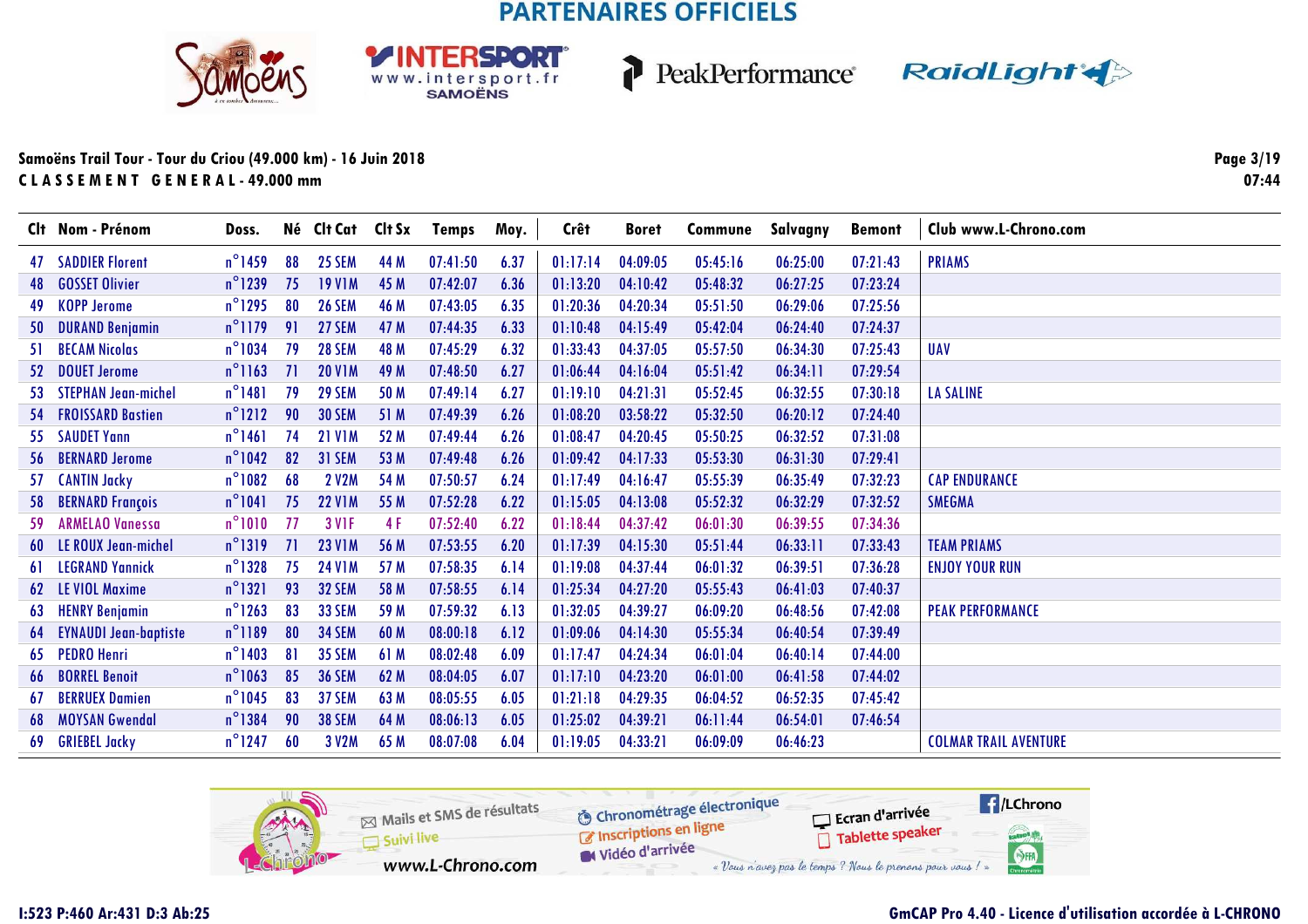**RSDORT** 

WWW.intersport.fr



P



#### **Samoëns Trail Tour - Tour du Criou (49.000 km) - 16 Juin 2018C L A S S E M E N T G E N E R A L - 49.000 mm**

**Page 4/1907:44**

|     | Clt Nom - Prénom          | Doss.            |     | Né Clt Cat Clt Sx |      | Temps    | Moy. | Crêt     | <b>Boret</b> | Commune  | Salvagny | <b>Bemont</b> | Club www.L-Chrono.com          |
|-----|---------------------------|------------------|-----|-------------------|------|----------|------|----------|--------------|----------|----------|---------------|--------------------------------|
|     | 70 HAUG Sebastien         | $n^{\circ}$ 1262 | 78  | <b>25 V1M</b>     | 66 M | 08:07:40 | 6.03 | 01:31:13 | 04:37:55     | 06:11:46 | 06:52:47 | 07:50:44      | <b>AIX ATHLE PROVENCE</b>      |
| 71  | <b>RENAULT Maxime</b>     | $n^{\circ}$ 1441 | 94  | <b>39 SEM</b>     | 67 M | 08:07:46 | 6.03 | 01:06:42 | 04:02:20     | 05:36:40 | 06:40:07 | 07:48:52      |                                |
| 72  | <b>BEYNEL Florence</b>    | $n^{\circ}$ 1048 | 67  | 1 V2F             | 5 F  | 08:08:03 | 6.02 | 01:21:15 | 04:37:51     | 06:11:00 | 06:53:15 | 07:48:12      | <b>BAC</b>                     |
| 73  | <b>CHETELAT Jessica</b>   | $n^{\circ}$ 1112 | 82  | 2 SEF             | 6 F  | 08:08:15 | 6.02 | 01:28:05 | 04:48:29     | 06:20:56 | 07:02:13 | 07:51:46      | <b>SALEVE TRAIL</b>            |
| 74  | <b>CATTEAU Jeremie</b>    | $n^{\circ}1090$  | 76  | <b>26 V1M</b>     | 68 M | 08:11:40 | 5.98 | 01:25:41 | 04:33:23     | 06:14:37 | 06:54:46 | 07:54:20      | <b>LES CHAMOIS DU LAC BLEU</b> |
| 75  | <b>SOREL Jeremy</b>       | $n^{\circ}$ 1474 | 83  | 40 SEM            | 69 M | 08:11:41 | 5.98 | 01:25:40 | 04:33:19     | 06:14:48 | 06:54:29 | 07:54:19      | <b>LES CHAMOIS DU LAC BLEU</b> |
| 76  | <b>SMALLEY Kevin</b>      | $n^{\circ}$ 1472 | -77 | <b>27 V1M</b>     | 70 M | 08:12:39 | 5.97 | 01:26:30 | 04:46:52     | 06:24:07 | 06:59:41 | 07:55:27      |                                |
| 77  | <b>BOURDON Philippe</b>   | $n^{\circ}$ 1065 | 65  | 4 V2M             | 71 M | 08:12:47 | 5.97 | 01:20:44 | 04:33:17     | 06:14:03 | 06:54:18 | 07:55:08      | <b>TEAM COINS SECRETS</b>      |
| 78  | <b>QUERU Guillaume</b>    | $n^{\circ}$ 1433 | 74  | <b>28 V1M</b>     | 72 M | 08:13:29 | 5.96 | 01:21:45 | 04:37:28     | 06:18:05 | 06:58:46 | 07:55:16      | <b>DOUCHPELME</b>              |
| 79  | <b>DUJARDIN Gauthier</b>  | $n^{\circ}$ 1172 | 78  | <b>29 V1M</b>     | 73 M | 08:13:49 | 5.95 | 01:18:00 | 04:10:48     | 05:52:24 | 06:32:15 | 07:53:25      | <b>WEX.BE</b>                  |
|     | <b>80 BASTARI Simone</b>  | $n^{\circ}1031$  | 75  | <b>30 V1M</b>     | 74 M | 08:14:14 | 5.95 | 01:13:16 | 04:38:57     | 06:17:16 | 06:57:11 | 07:56:58      | <b>TRAIL ADVENTURE MARCHE</b>  |
| 81. | <b>LOPEZ Vivien</b>       | $n^{\circ}$ 1344 | 82  | 41 SEM            | 75 M | 08:14:20 | 5.95 | 01:21:25 | 04:33:37     | 06:14:50 | 06:54:35 | 07:55:29      |                                |
|     | 82 LE MEUR Armand         | $n^{\circ}1318$  | 92  | 42 SEM            | 76 M | 08:15:01 | 5.94 | 01:09:40 | 04:29:23     | 06:01:02 | 06:45:26 | 07:56:30      | <b>LEMAN TRAIL</b>             |
| 83  | <b>LETELLIER Charlene</b> | $n^{\circ}$ 1335 | 86  | 3 SEF             | 7 F  | 08:15:06 | 5.94 | 01:23:45 | 04:40:21     | 06:19:38 | 06:59:11 | 07:56:24      | <b>TEAM TRAIL EXPLORER</b>     |
| 84  | <b>CENS Fabien</b>        | $n^{\circ}$ 126  | 72  | <b>31 V1M</b>     | 77 M | 08:15:07 | 5.94 | 01:25:50 | 04:30:57     | 06:13:02 | 06:55:24 | 07:55:23      | <b>TEAM TRAIL EXPLORER</b>     |
| 85  | <b>GLAVIER Quentin</b>    | $n^{\circ}$ 1232 | 93  | 43 SEM            | 78 M | 08:15:36 | 5.93 | 01:13:21 | 04:26:43     | 06:04:42 | 06:53:59 | 07:56:30      |                                |
| 86  | <b>DUMAS Sebastien</b>    | $n^{\circ}$ 1174 | 84  | 44 SEM            | 79 M | 08:18:43 | 5.90 | 01:08:33 | 04:26:26     | 06:05:14 | 06:50:48 | 07:57:16      |                                |
| 87  | <b>CHARLES Antoine</b>    | $n^{\circ}$ 1105 | 81  | 45 SEM            | 80 M | 08:21:18 | 5.86 | 01:23:49 | 04:38:01     | 06:17:59 | 07:00:16 | 08:01:34      |                                |
|     | <b>88 HADDAD Romain</b>   | $n^{\circ}$ 1259 | 91  | 46 SEM            | 81 M | 08:22:15 | 5.85 | 01:33:55 | 04:54:59     | 06:32:06 | 07:12:28 | 08:05:58      | <b>KALENJI</b>                 |
|     | 89 NEYROLLES Philippe     | $n^{\circ}$ 1391 | 61  | 5 V2M             | 82 M | 08:23:09 | 5.84 | 01:25:39 | 04:42:19     | 06:19:47 | 07:00:49 | 08:02:24      | <b>PAAC</b>                    |
| 90  | <b>GÉRARD Jonathan</b>    | $n^{\circ}$ 1228 | 83  | 47 SEM            | 83 M | 08:25:05 | 5.82 | 01:29:52 | 04:48:28     | 06:21:47 | 07:02:17 | 08:04:34      |                                |
|     | <b>GALLERON Pierre</b>    | $n^{\circ}$ 1215 | 67  | 6 V2M             | 84 M | 08:25:22 | 5.82 | 01:18:40 | 04:27:32     | 06:04:39 | 06:58:50 | 08:03:48      | <b>TEMPS CHAMPSAUR NATURE</b>  |
|     | 92 DJADANE Emilie         | $n^{\circ}$ 1160 | 80  | 4 SEF             | 8 F  | 08:25:36 | 5.82 | 01:33:50 | 04:56:34     | 06:29:18 | 07:08:41 | 08:07:53      | <b>AIX ATHLE PROVENCE</b>      |

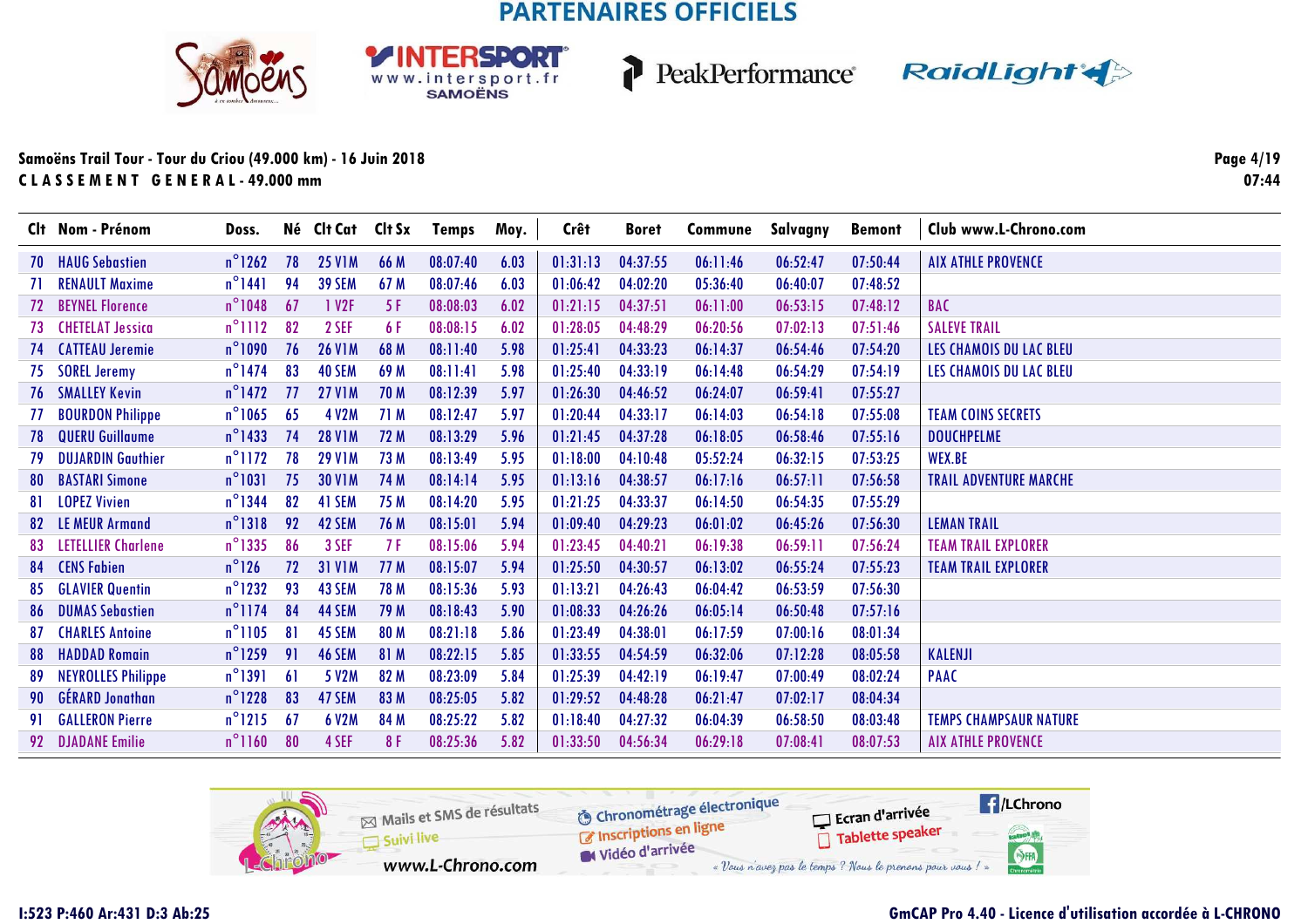**RSDORT** 

WWW.intersport.fr



P



#### **Samoëns Trail Tour - Tour du Criou (49.000 km) - 16 Juin 2018C L A S S E M E N T G E N E R A L - 49.000 mm**

**Page 5/1907:44**

|                  | Clt Nom - Prénom           | Doss.            |    | Né Clt Cat Clt Sx |                  | Temps    | Moy. | Crêt     | <b>Boret</b> | <b>Commune</b> | Salvagny | <b>Bemont</b> | Club www.L-Chrono.com            |
|------------------|----------------------------|------------------|----|-------------------|------------------|----------|------|----------|--------------|----------------|----------|---------------|----------------------------------|
| 93.              | <b>CHAPTAL Frederic</b>    | $n^{\circ}1101$  | 74 | <b>32 V1M</b>     | 85 M             | 08:25:39 | 5.81 | 01:34:34 | 04:53:01     | 06:25:04       | 07:04:37 | 08:06:09      |                                  |
| 94               | <b>DELAUNAY Justine</b>    | $n^{\circ}$ 1143 | 92 | 5 SEF             | 9 F              | 08:25:48 | 5.81 | 01:21:44 | 04:35:15     | 06:14:26       | 06:58:07 | 08:01:45      |                                  |
| 95               | <b>LHOSTE Aymeric</b>      | $n^{\circ}$ 1341 | 79 | 48 SEM            | 86 M             | 08:25:50 | 5.81 | 01:06:20 | 04:22:30     | 06:10:17       | 06:54:45 | 08:05:00      | <b>CHARTRES VERTICAL</b>         |
|                  | 96 TAYLOR Luke             | $n^{\circ}$ 1485 | 64 | <b>7 V2M</b>      | 87 M             | 08:26:50 | 5.80 | 01:23:24 | 04:41:00     | 06:24:28       | 07:09:32 | 08:07:47      | <b>TOWN + COUNTRY HARRIERS</b>   |
| 97               | <b>BELLON Frederic</b>     | $n^{\circ}1039$  | 74 | <b>33 V1M</b>     | 88 M             | 08:27:37 | 5.79 | 01:23:42 | 04:29:30     | 06:22:00       | 07:07:06 | 08:06:54      | <b>CA DENTS DU MIDI</b>          |
| 98               | <b>VILLERET David</b>      | $n^{\circ}$ 1509 | 80 | 49 SEM            | 89 M             | 08:27:49 | 5.79 | 01:20:14 | 04:27:01     | 06:24:35       | 07:17:30 | 08:09:55      |                                  |
|                  | <b>ZENERE Gerome</b>       | $n^{\circ}$ 1521 | 83 | <b>50 SEM</b>     | <b>90 M</b>      | 08:28:12 | 5.79 | 01:20:47 | 04:48:30     | 06:21:52       | 07:04:49 | 08:08:21      |                                  |
| 100 <sub>1</sub> | <b>YOUSFI Cherif</b>       | $n^{\circ}$ 1519 | 75 | <b>34 V1M</b>     | 91 M             | 08:29:14 | 5.77 | 01:18:21 | 04:44:26     | 06:21:32       | 07:03:41 | 08:08:49      |                                  |
| 101              | <b>PLEYBER Gaëtan</b>      | $n^{\circ}$ 1422 | 87 | 51 SEM            | 92 M             | 08:29:34 | 5.77 | 01:26:12 | 04:41:01     | 06:25:22       | 07:04:38 | 08:08:42      |                                  |
|                  | 102 BECKINGHAM lan         | $n^{\circ}$ 1036 | 63 | 8 V2M             | 93 M             | 08:30:33 | 5.76 | 01:23:20 | 04:40:53     | 06:27:15       | 07:09:33 | 08:11:27      | <b>REDHILL ROAD RUNNERS</b>      |
|                  | 103 AYGLON Willy           | $n^{\circ}1020$  | 95 | <b>52 SEM</b>     | 94 M             | 08:30:47 | 5.76 | 01:25:00 | 04:58:26     | 06:31:39       | 07:11:13 | 08:12:24      |                                  |
|                  | <b>104 VERTONGHEN Yves</b> | $n^{\circ}$ 1504 | 72 | <b>35 V1M</b>     | 95 M             | 08:31:15 | 5.75 | 01:25:46 | 04:52:36     | 06:29:21       | 07:13:31 | 08:14:07      |                                  |
| 105              | <b>GEDEON Loic</b>         | $n^{\circ}$ 1222 | 73 | <b>36 V1M</b>     | 96 M             | 08:31:58 | 5.74 | 01:38:00 | 04:56:10     | 06:33:19       | 07:17:20 | 08:14:10      |                                  |
|                  | <b>106 LACHUT Vincent</b>  | $n^{\circ}$ 1296 | 80 | <b>53 SEM</b>     | 97 M             | 08:32:12 | 5.74 | 01:24:28 | 04:39:37     | 06:17:25       | 07:08:45 | 08:12:08      |                                  |
| 107              | <b>CHABANON Alexis</b>     | $n^{\circ}$ 1093 | 89 | <b>54 SEM</b>     | <b>98 M</b>      | 08:32:46 | 5.73 | 01:32:02 | 04:49:45     | 06:30:14       | 07:13:42 | 08:13:38      |                                  |
| 108 <sup>1</sup> | <b>CAPLIEZ Franck</b>      | $n^{\circ}1084$  | 70 | <b>37 V1M</b>     | 99 M             | 08:34:06 | 5.72 | 01:16:16 | 04:37:29     | 06:13:29       | 07:00:54 | 08:11:01      | <b>MEGA</b>                      |
| 109              | <b>NADLER Jeremy</b>       | $n^{\circ}$ 1388 | 80 | <b>55 SEM</b>     | 100 <sub>M</sub> | 08:34:38 | 5.71 | 01:33:58 | 04:57:23     | 06:31:38       | 07:13:29 | 08:16:28      | <b>VOSGIRUNNERS / JEFFBTRAIL</b> |
|                  | 110 ESNAULT Morgan         | $n^{\circ}1187$  | 80 | <b>56 SEM</b>     | 101M             | 08:38:43 | 5.67 | 01:32:19 | 05:09:03     | 06:40:58       | 07:24:20 | 08:20:54      | <b>CHARTRES VERTICAL</b>         |
|                  | 111 MICHAUD Maïte          | $n^{\circ}$ 1368 | 93 | 6 SEF             | 10F              | 08:38:55 | 5.67 | 01:26:05 | 04:50:17     | 06:29:30       | 07:14:41 | 08:17:47      | <b>LYON MOUNTAIN TRAIL</b>       |
|                  | 112 CHEVRIS Thierry        | $n^{\circ}$ 1114 | 67 | <b>9 V2M</b>      | 102 M            | 08:39:11 | 5.66 | 01:21:21 | 04:45:07     | 06:29:03       | 07:12:45 | 08:16:28      |                                  |
|                  | 113 HUBERT Antoine         | $n^{\circ}$ 1274 | 77 | <b>38 V1M</b>     | 103 M            | 08:39:11 | 5.66 | 01:21:32 | 04:34:22     | 06:16:21       | 07:02:32 | 08:16:28      |                                  |
|                  | 114 JOURNE Sebastien       | $n^{\circ}$ 1287 | 78 | <b>39 V1M</b>     | 104 M            | 08:39:52 | 5.66 | 01:31:26 | 04:56:45     | 06:35:40       | 07:15:47 | 08:18:39      | <b>DEAMRUN</b>                   |
|                  | 115 STEFANI Marc           | $n^{\circ}$ 1479 | 81 | 57 SEM            | 105 <sub>M</sub> | 08:39:59 | 5.65 | 01:31:07 | 04:53:38     | 06:25:07       | 07:17:13 | 08:18:39      |                                  |

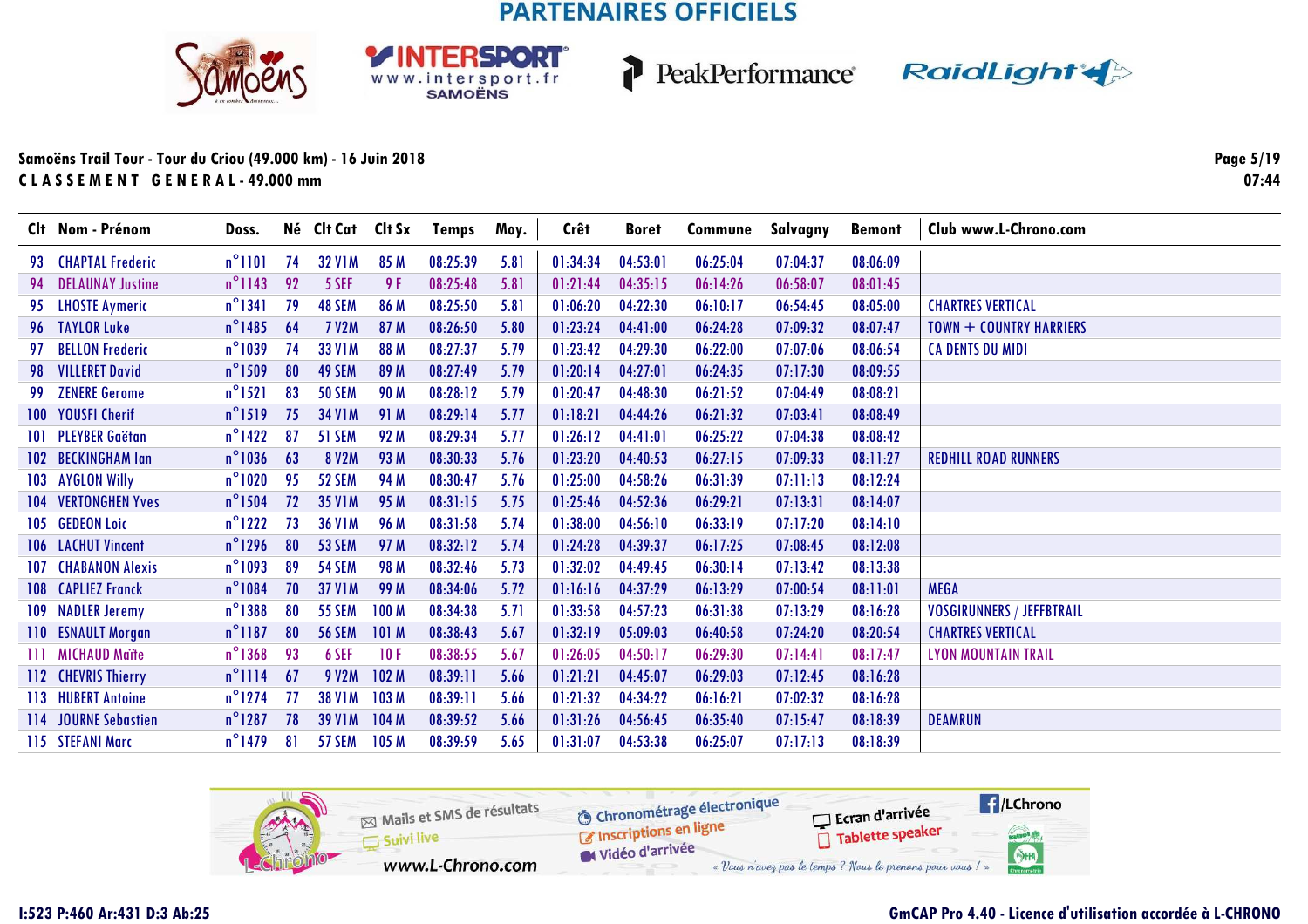**RSDORT** 

WWW.intersport.fr



P



#### **Samoëns Trail Tour - Tour du Criou (49.000 km) - 16 Juin 2018C L A S S E M E N T G E N E R A L - 49.000 mm**

**Page 6/1907:44**

| Clt Nom - Prénom              | Doss.            |     | Né Clt Cat Clt Sx |                  | Temps    | Moy. | Crêt     | <b>Boret</b> | <b>Commune</b> | Salvagny | <b>Bemont</b> | Club www.L-Chrono.com         |
|-------------------------------|------------------|-----|-------------------|------------------|----------|------|----------|--------------|----------------|----------|---------------|-------------------------------|
| 116 PERNIN Jean-francois      | $n^{\circ}$ 1406 | 72  | 40 V1M 106 M      |                  | 08:41:39 | 5.64 | 01:20:38 | 04:52:16     | 06:32:38       | 07:19:18 | 08:21:16      |                               |
| 117 WILLEMOT Fabien           | $n^{\circ}$ 1518 | 72  | <b>41 V1M</b>     | 107 M            | 08:42:22 | 5.63 | 01:37:33 | 05:10:35     | 06:50:01       | 07:29:07 | 08:24:39      |                               |
| 118 DE CILLIS Jerome          | $n^{\circ}$ 1136 | 65  | <b>10 V2M</b>     | 108 <sub>M</sub> | 08:43:52 | 5.61 | 01:30:06 | 04:56:22     | 06:35:08       | 07:17:14 | 08:25:41      | <b>EATT</b>                   |
| 119 MARTINS David             | $n^{\circ}$ 1357 | 75  | <b>42 V1M</b>     | 109 <sub>M</sub> | 08:43:52 | 5.61 | 01:18:23 | 04:58:36     | 06:35:36       | 07:18:49 | 08:21:24      | <b>UA CHAROLAIS BRIONNAIS</b> |
| 120 COGNARD Fabrice           | $n^{\circ}$ 1118 | 81  | <b>58 SEM</b>     | 110 <sub>M</sub> | 08:43:53 | 5.61 | 01:17:57 | 04:49:47     | 06:29:12       | 07:15:43 | 08:21:20      | <b>UA CHAROLAIS BRIONNAIS</b> |
| 121 MALENGREAUX Benjamin      | $n^{\circ}$ 1351 | 82  | <b>59 SEM</b>     | 111 M            | 08:43:58 | 5.61 | 01:31:03 | 04:54:58     | 06:32:57       | 07:17:18 | 08:22:30      | <b>FAT TEAM</b>               |
| 122 PITAUD Fabrice            | $n^{\circ}$ 1420 | 80  | <b>60 SEM</b>     | 112M             | 08:43:59 | 5.61 | 01:38:41 | 04:59:55     | 06:35:38       | 07:16:39 | 08:24:18      |                               |
| <b>123 DOUILLET Florian</b>   | $n^{\circ}$ 1165 | 78  | <b>43 V1M</b>     | 113M             | 08:46:06 | 5.59 | 01:17:36 | 04:55:28     | 06:33:00       | 07:21:22 | 08:26:57      |                               |
| 124 FAURE Alicia              | $n^{\circ}$ 1195 | 94  | 7 SEF             | 11F              | 08:46:21 | 5.59 | 01:28:03 | 04:58:00     | 06:40:52       | 07:26:02 | 08:27:35      |                               |
| 125 THINON Titine             | $n^{\circ}$ 1488 | 72  | 44 V1M            | 114M             | 08:46:23 | 5.59 | 01:27:04 | 05:00:02     | 06:43:57       | 07:29:15 | 08:27:35      | <b>CRRA</b>                   |
| 126 DELIAU Bastien            | $n^{\circ}$ 1144 | 74  | <b>45 V1M</b>     | 115M             | 08:47:22 | 5.58 | 01:25:47 | 04:39:39     | 06:35:04       | 07:24:21 | 08:26:48      |                               |
| 127 KLEINERT Clement          | $n^{\circ}$ 1293 | 66  | 11 V2M            | 116M             | 08:48:32 | 5.56 | 01:20:50 | 04:56:09     | 06:36:59       | 07:24:37 | 08:24:46      | <b>LA SALINE</b>              |
| 128 RENOUX Lucile             | $n^{\circ}$ 1443 | 90  | 8 SEF             | 12F              | 08:48:36 | 5.56 | 01:26:28 | 04:57:06     | 06:37:02       | 07:19:59 | 08:24:43      | <b>CAP ENDURANCE</b>          |
| 129 CHAUVET Mathieu           | $n^{\circ}$ 1110 | 92  | 61 SEM            | 117M             | 08:48:37 | 5.56 | 01:17:31 | 04:46:30     | 06:21:50       | 07:09:38 | 08:23:03      | <b>CAP ENDURANCE</b>          |
| 130 LANNUZEL Jean-philippe    | $n^{\circ}$ 1303 | 70  | <b>46 V1M</b>     | 118M             | 08:49:50 | 5.55 | 01:19:56 | 04:46:14     | 06:29:15       | 07:12:01 | 08:24:41      | <b>PAC-MAC PLOUZANE</b>       |
| <b>131 LANNUZEL Patrick</b>   | $n^{\circ}$ 1304 | -67 | <b>12 V2M</b>     | 119M             | 08:49:51 | 5.55 | 01:19:52 | 04:42:55     | 06:28:29       | 07:16:57 | 08:24:29      | PAC-MAC                       |
| <b>132 BOURGEOIS Nathalie</b> | $n^{\circ}1066$  | 78  | <b>4 V1F</b>      | 13F              | 08:50:16 | 5.54 | 01:32:30 | 05:08:57     | 06:46:34       | 07:28:48 | 08:30:23      |                               |
| 133 COUX Etienne              | $n^{\circ}1131$  | 83  | 62 SEM            | 120 <sub>M</sub> | 08:50:44 | 5.54 | 01:21:39 | 04:34:01     | 06:21:59       | 07:14:31 | 08:26:07      |                               |
| 134 DECOSTANZI Nicolas        | $n^{\circ}1141$  | 88  | 63 SEM            | 121M             | 08:51:16 | 5.53 | 01:24:30 | 04:39:42     | 06:26:05       | 07:26:36 | 08:30:03      | <b>TEAM FRAGILE</b>           |
| 135 ROCH Jacky                | $n^{\circ}$ 1452 | -71 | <b>47 V1M</b>     | 122M             | 08:53:17 | 5.51 | 01:29:54 | 04:39:42     | 06:18:54       | 07:08:47 | 08:31:34      |                               |
| <b>136 GAUDINOT Damien</b>    | $n^{\circ}$ 1218 | 79  | 64 SEM            | 123M             | 08:53:26 | 5.51 | 01:27:09 | 04:55:23     | 06:35:25       | 07:29:18 | 08:35:12      |                               |
| 137 FAYE Mickael              | $n^{\circ}$ 1197 | 76  | <b>48 V1M</b>     | 124M             | 08:53:33 | 5.51 | 01:31:41 | 05:08:02     | 06:45:57       | 07:25:23 | 08:29:42      |                               |
| 138 CENS Sandrine             | $n^{\circ}$ 125  | 74  | <b>5 V1F</b>      | 14F              | 08:54:07 | 5.50 | 01:27:35 | 04:57:32     | 06:42:50       | 07:28:33 | 08:35:27      | <b>TEAM TRAIL EXPLORER</b>    |

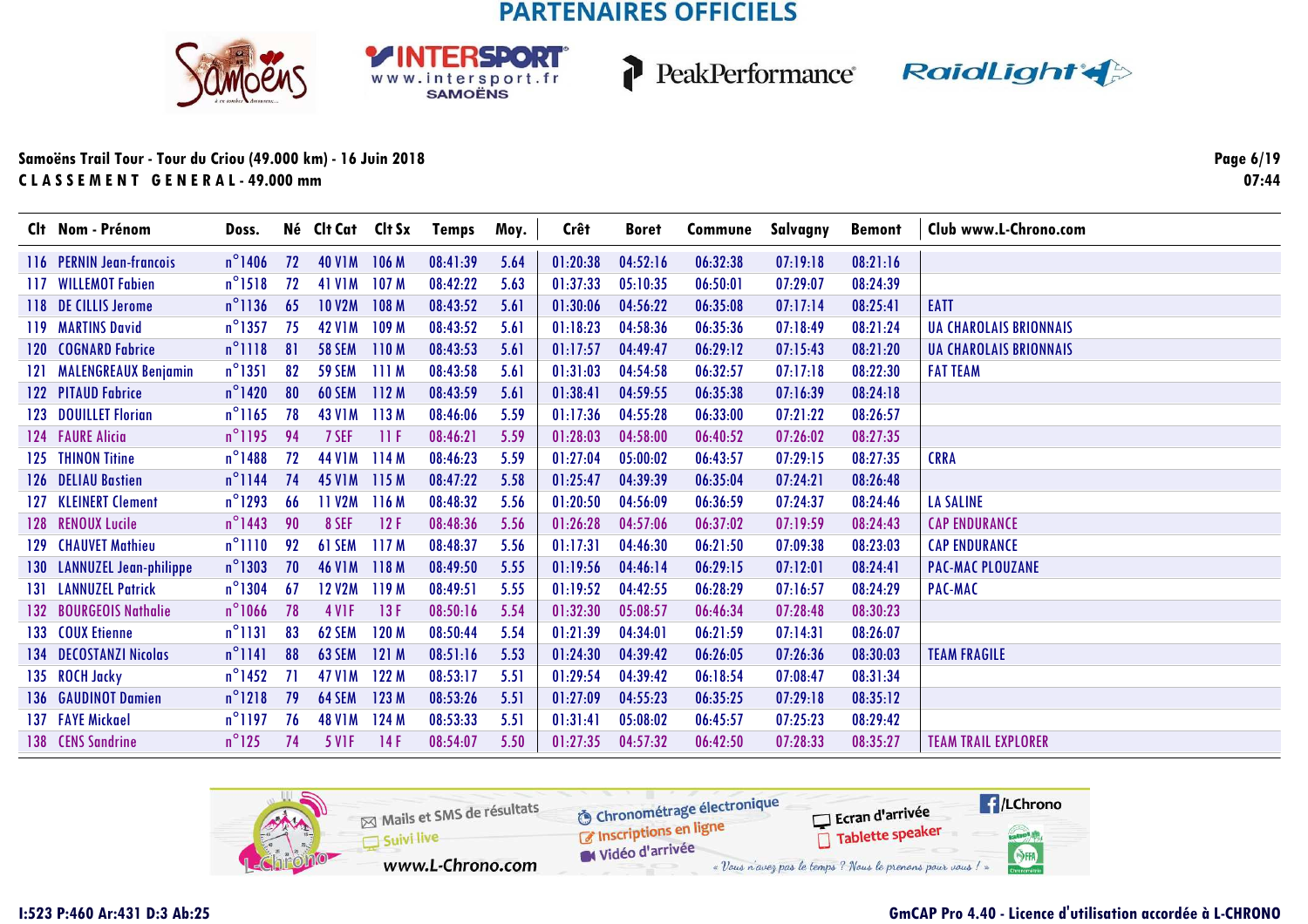**RSDORT** 

WWW.intersport.fr



P



#### **Samoëns Trail Tour - Tour du Criou (49.000 km) - 16 Juin 2018C L A S S E M E N T G E N E R A L - 49.000 mm**

**Page 7/1907:44**

|     | Clt Nom - Prénom                  | Doss.            |    | Né Clt Cat Clt Sx   |                  | Temps    | Moy. | Crêt     | <b>Boret</b> | <b>Commune</b> | Salvagny | <b>Bemont</b> | Club www.L-Chrono.com              |
|-----|-----------------------------------|------------------|----|---------------------|------------------|----------|------|----------|--------------|----------------|----------|---------------|------------------------------------|
|     | 139 AUBERT Nicolas                | $n^{\circ}1013$  | 73 | 49 V1M 125 M        |                  | 08:54:16 | 5.50 | 01:20:34 | 04:52:40     | 06:33:34       | 07:23:46 | 08:34:58      |                                    |
|     | <b>140 BALMONT Guillaume</b>      | $n^{\circ}1024$  | 74 | <b>50 V1M</b>       | 126M             | 08:54:16 | 5.50 | 01:23:22 | 04:52:42     | 06:33:01       | 07:23:46 | 08:34:58      | <b>SA AUTUN</b>                    |
| 141 | <b>BIRGEL Philippe</b>            | $n^{\circ}1050$  | 75 | <b>51 V1M</b>       | 127 <sub>M</sub> | 08:55:17 | 5.49 | 01:34:00 | 05:11:15     | 06:51:12       | 07:36:24 | 08:36:37      |                                    |
|     | <b>142 ANTHOINE Mathieu</b>       | $n^{\circ}1008$  | 81 | <b>65 SEM</b>       | 128 M            | 08:56:49 | 5.48 | 01:35:43 | 04:56:11     | 06:44:51       | 07:29:42 | 08:36:53      |                                    |
| 143 | <b>DRONNE Fabrice</b>             | $n^{\circ}$ 1166 | 76 | 52 V1M              | 129M             | 08:57:02 | 5.47 | 01:35:45 | 05:07:12     | 06:48:28       | 07:35:41 | 08:37:23      | <b>TEAM TRAIL EXPLORER</b>         |
|     | <b>144 CARPENTIER Romain</b>      | $n^{\circ}1086$  | 92 | <b>66 SEM</b>       | 130 M            | 08:57:03 | 5.47 | 01:25:09 | 04:54:27     | 06:39:27       | 07:31:51 | 08:37:07      | <b>ESSONNE ATHLETIC</b>            |
| 145 | <b>BORDIER Thibaud</b>            | $n^{\circ}1061$  | 88 | 67 SEM              | 131M             | 08:57:39 | 5.47 | 01:31:23 | 05:06:05     | 06:45:40       | 07:30:46 | 08:35:28      | <b>CHARTRES VERTICAL</b>           |
|     | 146 DENIS Rodolphe                | $n^{\circ}$ 1148 | 91 | <b>68 SEM</b>       | 132 M            | 08:57:40 | 5.47 | 01:30:14 | 05:00:13     | 06:45:52       | 07:31:13 | 08:33:31      |                                    |
| 147 | <b>MORLANS Frederic</b>           | $n^{\circ}$ 1378 | 78 | <b>53 V1M</b>       | 133M             | 08:57:40 | 5.47 | 01:24:26 | 04:43:20     | 06:40:45       | 07:28:23 | 08:35:30      | <b>CHARTRES VERTICAL</b>           |
|     | 148 FRANCOIS Jean-baptiste        | $n^{\circ}$ 1207 | 91 | <b>69 SEM</b>       | 134 M            | 08:57:53 | 5.47 | 01:23:11 | 04:37:45     | 06:26:19       | 07:18:20 | 08:32:34      |                                    |
| 149 | <b>DENIAUD Alexandre</b>          | $n^{\circ}$ 1146 | 79 | <b>70 SEM</b>       | 135 M            | 08:58:00 | 5.46 | 01:17:33 | 04:46:31     | 06:31:15       | 07:23:43 | 08:38:09      |                                    |
|     | <b>150 BOUVIER Tristan</b>        | $n^{\circ}$ 1068 | 86 | 71 SEM              | 136 M            | 09:00:58 | 5.43 | 01:29:27 | 04:56:43     | 06:44:05       | 07:37:18 | 08:39:23      |                                    |
| 151 | <b>BOUVIER Arthur</b>             | $n^{\circ}1067$  | 88 | <b>72 SEM</b>       | 137 M            | 09:00:59 | 5.43 | 01:29:25 | 04:56:42     | 06:44:02       | 07:37:18 | 08:39:24      |                                    |
|     | <b>152 DEBRUYNE Anthony</b>       | $n^{\circ}$ 1139 | 90 | <b>73 SEM</b>       | 138 M            | 09:01:14 | 5.43 | 01:22:29 | 05:01:54     | 06:49:58       | 07:34:41 | 08:43:06      |                                    |
|     | 153 ALFATLI Aymeric               | $n^{\circ}1004$  | 77 | 54 V1M              | 139 M            | 09:04:15 | 5.40 | 01:28:36 | 05:14:20     | 07:01:35       | 07:47:07 | 08:45:35      |                                    |
|     | <b>154 BADER Francois</b>         | $n^{\circ}$ 1023 | 78 | 55 V <sub>1</sub> M | 140 M            | 09:06:26 | 5.38 | 01:18:59 | 04:41:09     | 06:42:45       | 07:36:04 | 08:47:14      | AIN EST ATHLETISME                 |
|     | 155 GIBOUIN Alexandre             | $n^{\circ}$ 1229 | 93 | <b>74 SEM</b>       | 141M             | 09:06:42 | 5.38 | 01:27:30 | 04:59:50     | 06:46:13       | 07:40:39 | 08:45:37      |                                    |
|     | <b>156 FAURE Pascal</b>           | $n^{\circ}$ 1196 | 69 | <b>56 V1M</b>       | 142M             | 09:07:32 | 5.37 | 01:21:29 | 04:47:47     | 06:40:56       | 07:31:46 | 08:43:52      |                                    |
|     | <b>157 STAVRAKAKIS Christophe</b> | $n^{\circ}$ 1478 | 80 | <b>75 SEM</b>       | 143 M            | 09:07:35 | 5.37 | 01:24:24 | 05:09:00     | 06:53:27       | 07:42:40 | 08:45:53      | <b>CAP ENDURANCE</b>               |
|     | 158 CENS Christophe               | $n^{\circ}$ 124  | 72 | 57 V1M              | 144 M            | 09:08:16 | 5.36 | 01:30:54 | 05:04:28     | 06:51:21       | 07:40:26 | 08:43:39      | <b>TEAM TRIAL EXPLORER</b>         |
|     | 159 DIAS SANTOS Jose              | $n^{\circ}$ 1157 | 60 | <b>13 V2M</b>       | 145 M            | 09:09:29 | 5.35 | 01:32:47 | 05:02:30     | 06:45:37       | 07:39:17 | 08:47:08      |                                    |
|     | <b>160 ROULLIER Cedric</b>        | $n^{\circ}$ 1453 | 78 | <b>58 V1M</b>       | 146 M            | 09:10:18 | 5.34 | 01:22:23 | 05:01:19     | 06:39:25       | 07:30:00 | 08:41:45      | <b>DIJON TRIATHLON</b>             |
|     | 161 RICHE Pierre                  | $n^{\circ}$ 1444 | 69 | <b>59 V1M</b>       | 147 M            | 09:11:21 | 5.33 | 01:31:52 | 05:05:20     | 06:44:07       | 07:39:21 | 08:48:05      | <b>JOGGING CLUB EPERNAY CHAMPA</b> |

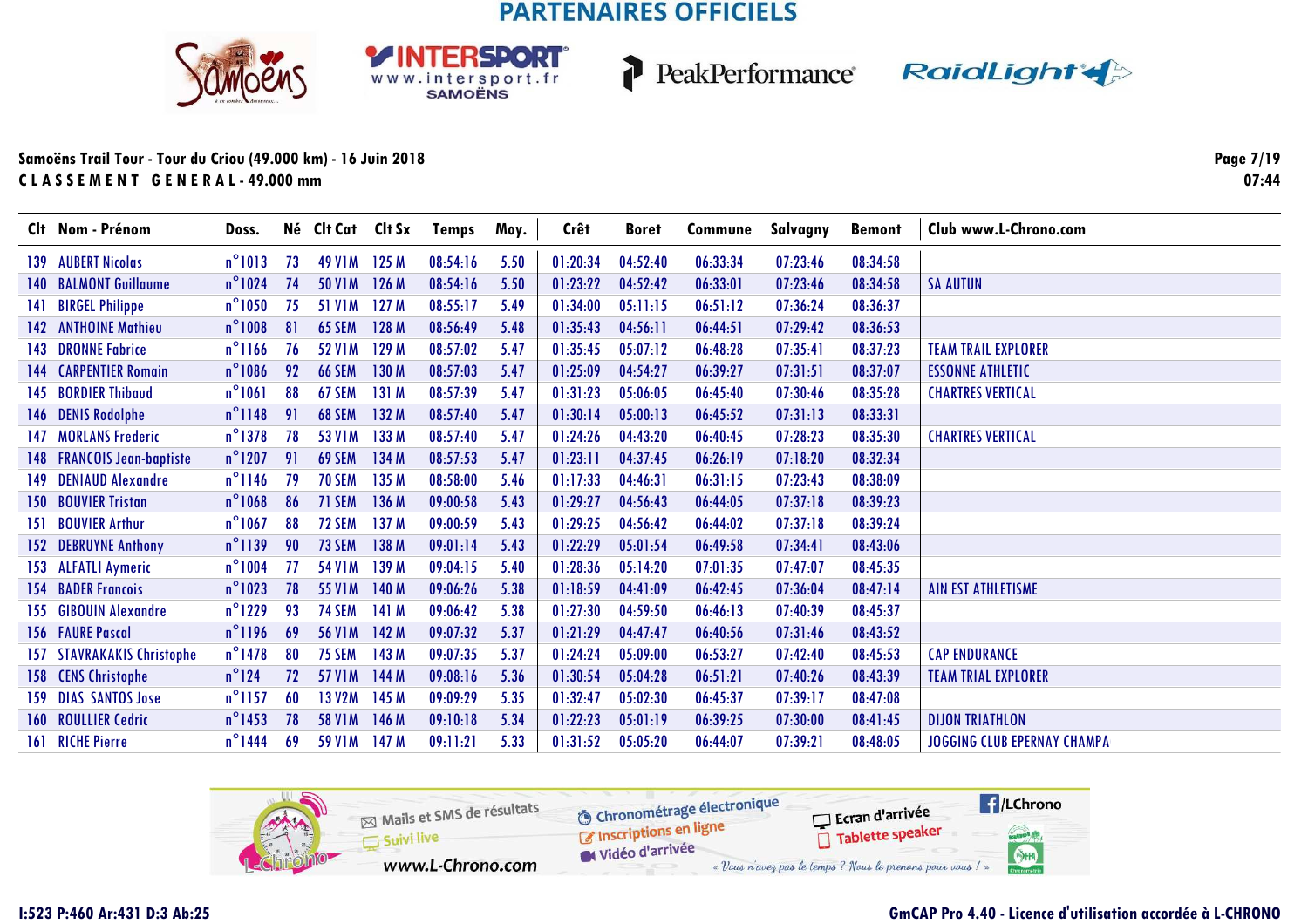**RSDORT** 

WWW.intersport.fr



P



#### **Samoëns Trail Tour - Tour du Criou (49.000 km) - 16 Juin 2018C L A S S E M E N T G E N E R A L - 49.000 mm**

**Page 8/1907:44**

| Clt Nom - Prénom               | Doss.            |    | Né Clt Cat Clt Sx  |                  | Temps    | Moy. | Crêt     | <b>Boret</b> | Commune  | Salvagny | <b>Bemont</b> | Club www.L-Chrono.com                |
|--------------------------------|------------------|----|--------------------|------------------|----------|------|----------|--------------|----------|----------|---------------|--------------------------------------|
| 162 KNOBLOCH Daniel            | $n^{\circ}$ 1294 | 71 | 60 V1M 148 M       |                  | 09:11:52 | 5.33 | 01:19:49 | 05:09:38     | 07:00:11 | 07:46:00 | 08:50:32      | <b>ASSOCIATION DES COUREURS DE L</b> |
| <b>163 BAYER Oliver</b>        | $n^{\circ}$ 1032 | 73 | <b>61 V1M</b>      | 149 M            | 09:12:33 | 5.32 | 01:26:26 | 04:44:24     | 06:50:57 | 07:35:20 | 08:43:18      |                                      |
| <b>164 CORNEN Franck</b>       | $n^{\circ}$ 1124 | 78 | <b>62 V1M</b>      | 150 M            | 09:13:01 | 5.32 | 01:40:04 | 05:18:37     | 07:04:56 | 07:51:37 | 08:53:21      |                                      |
| 165 DOUEZ Emmanuel             | $n^{\circ}$ 1164 | 69 | 63 V1M             | -151 M           | 09:15:58 | 5.29 | 01:27:38 | 05:07:49     | 06:51:40 | 07:44:33 | 08:51:38      | <b>CAPHG</b>                         |
| <b>166 BORDELOT Bertrand</b>   | $n^{\circ}$ 1059 | 86 | <b>76 SEM</b>      | 152M             | 09:16:21 | 5.28 | 01:31:48 | 05:15:00     | 06:58:42 | 07:45:09 | 08:51:40      | <b>TOS TRI</b>                       |
| <b>167 MYAUX Benoit</b>        | $n^{\circ}$ 1387 | 81 | 77 SEM             | 153 M            | 09:16:24 | 5.28 | 01:19:13 | 05:07:24     | 06:55:13 | 07:42:35 | 08:53:52      | <b>POINTFIT</b>                      |
| 168 MAHE Morgane               | $n^{\circ}$ 1348 | 78 | 6 V <sub>1</sub> F | 15F              | 09:17:21 | 5.28 | 01:31:05 | 05:26:24     | 07:10:31 | 07:54:19 | 08:58:30      | <b>US BAIN DE BRETAGNE</b>           |
| 169 FACCINI Julien             | $n^{\circ}1190$  | 82 | <b>78 SEM</b>      | 154 M            | 09:17:48 | 5.27 | 01:26:17 | 05:07:44     | 06:53:29 | 07:41:29 | 08:50:55      |                                      |
| 170 RELIAUD Yannick            | $n^{\circ}$ 1438 | 81 | <b>79 SEM</b>      | 155 M            | 09:18:53 | 5.26 | 01:46:35 | 05:31:20     | 07:14:39 | 07:54:09 | 08:58:31      | <b>GRIMPEACE</b>                     |
| 171 FROIDEFOND Jean-louis      | $n^{\circ}$ 1209 | 71 | <b>64 V1M</b>      | 156 M            | 09:19:16 | 5.26 | 01:40:31 | 05:07:22     | 06:54:47 | 07:48:18 | 08:56:21      | <b>RUN ET MOI</b>                    |
| 172 VALLÉE Julien              | $n^{\circ}$ 1494 | 80 | <b>80 SEM</b>      | 157M             | 09:19:57 | 5.25 | 01:36:06 | 05:18:20     | 07:11:32 | 07:49:48 | 09:00:03      | <b>DIVONNE RUNNING</b>               |
| 173 LACOMBE Fabrice            | $n^{\circ}$ 1297 | 72 | <b>65 V1M</b>      | 158 M            | 09:19:58 | 5.25 | 01:40:32 | 05:18:39     | 07:06:49 | 07:51:58 | 08:57:56      | <b>DIVONNE RUNNING</b>               |
| 174 VOINDROT Jerome            | $n^{\circ}$ 1512 | 86 | 81 SEM             | 159 M            | 09:20:31 | 5.25 | 01:36:31 | 05:13:00     | 07:09:16 | 07:51:53 | 09:00:14      |                                      |
| 175 FAURE Herve                | $n^{\circ}$ 1194 | 68 | <b>14 V2M</b>      | 160 <sub>M</sub> | 09:22:22 | 5.23 | 01:29:39 | 05:13:38     | 07:00:00 | 07:53:53 | 09:01:09      |                                      |
| 176 FORAT Julien               | $n^{\circ}$ 1203 | 82 | <b>82 SEM</b>      | 161M             | 09:22:32 | 5.23 | 01:24:13 | 04:47:15     | 06:40:40 | 07:30:44 | 08:53:53      |                                      |
| 177 DELAGE Benoit              | $n^{\circ}$ 1142 | 86 | 83 SEM             | 162 <sub>M</sub> | 09:24:03 | 5.21 | 01:38:37 | 05:32:56     | 07:20:51 | 08:12:55 | 09:04:59      |                                      |
| 178 CHAUVELOT Paul             | $n^{\circ}1109$  | 82 | 84 SEM             | 163 M            | 09:24:35 | 5.21 | 01:43:52 | 05:16:13     | 07:01:54 | 07:55:16 | 09:00:34      |                                      |
| 179 REICH Yves                 | $n^{\circ}$ 1437 | 92 | <b>85 SEM</b>      | 164 M            | 09:24:56 | 5.20 | 01:31:08 | 05:01:41     | 06:46:19 | 07:40:36 | 09:02:30      |                                      |
| 180 FORGET Xavier              | $n^{\circ}$ 1204 | 80 | <b>86 SEM</b>      | 165M             | 09:24:56 | 5.20 | 01:31:11 | 05:01:43     | 06:46:39 | 07:41:04 | 09:02:31      |                                      |
| 181 COISNON Jean-luc           | $n^{\circ}$ 1119 | 67 | <b>15 V2M</b>      | 166 M            | 09:25:14 | 5.20 | 01:24:54 | 05:11:06     | 06:55:11 | 07:45:48 | 09:03:22      |                                      |
| <b>182 DURBACH Corentin</b>    | $n^{\circ}1180$  | 70 | <b>66 V1M</b>      | 167 <sub>M</sub> | 09:25:16 | 5.20 | 01:24:51 | 05:11:04     | 06:58:38 | 07:45:20 | 09:03:21      |                                      |
| <b>183 DUCHIER Robin</b>       | $n^{\circ}1169$  | 86 | <b>87 SEM</b>      | 168 M            | 09:25:22 | 5.20 | 01:31:10 | 05:11:08     | 06:55:40 | 07:46:42 | 09:01:15      |                                      |
| <b>184 LE MARTRET Philippe</b> | $n^{\circ}$ 1317 | 71 | <b>67 V1M</b>      | 169 <sub>M</sub> | 09:25:30 | 5.20 | 01:42:06 | 05:31:01     | 07:09:55 | 07:55:21 | 09:00:56      |                                      |

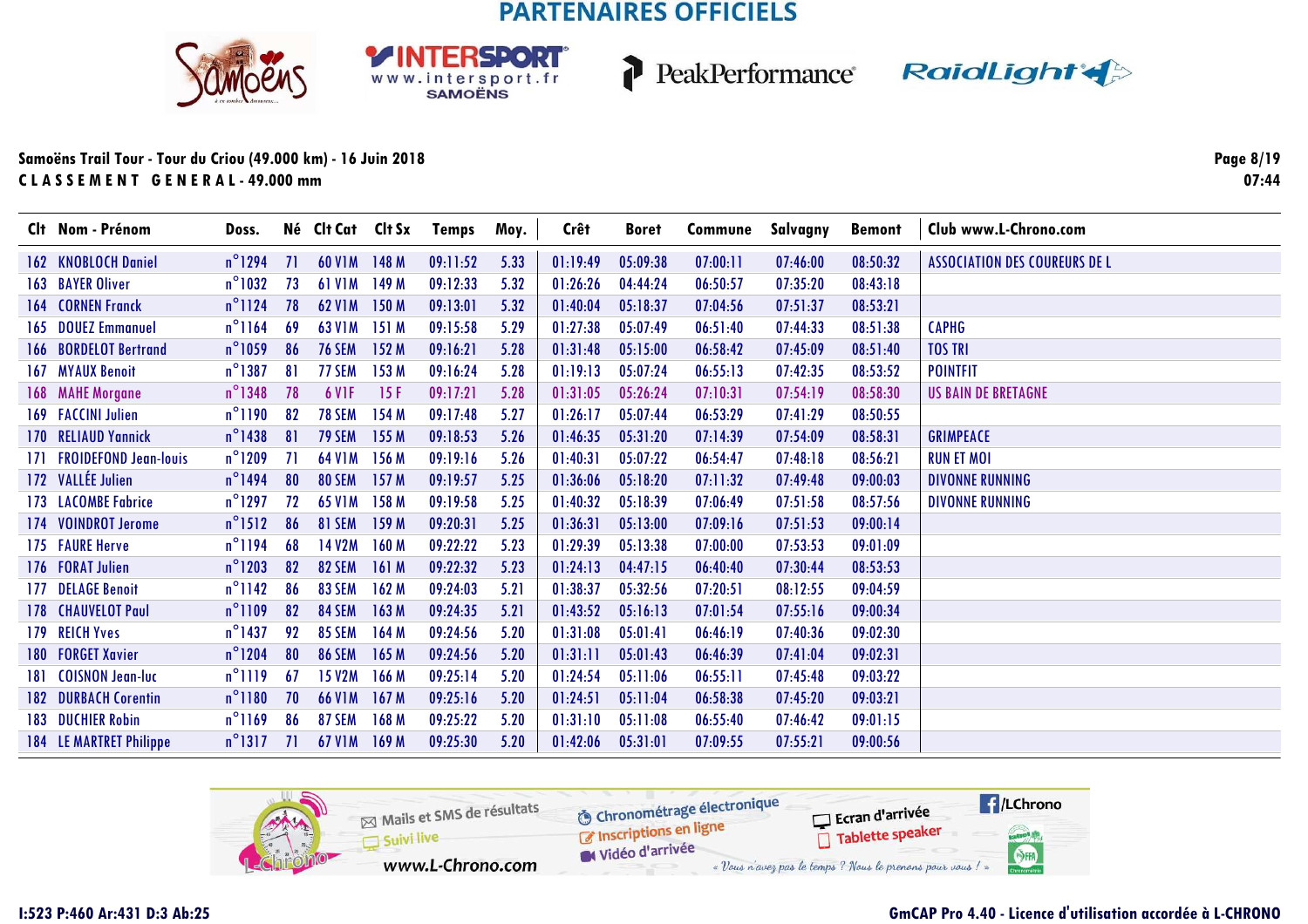**RSDORT** 

WWW.intersport.fr





#### **Samoëns Trail Tour - Tour du Criou (49.000 km) - 16 Juin 2018C L A S S E M E N T G E N E R A L - 49.000 mm**

**Page 9/1907:44**

|     | Clt Nom - Prénom             | Doss.            |    | Né Clt Cat Clt Sx  |                  | Temps    | Moy. | Crêt     | <b>Boret</b> | <b>Commune</b> | Salvagny | <b>Bemont</b> | Club www.L-Chrono.com             |
|-----|------------------------------|------------------|----|--------------------|------------------|----------|------|----------|--------------|----------------|----------|---------------|-----------------------------------|
|     | 185 GABRIELLI Karine         | $n^{\circ}1213$  | 72 | <b>7 V1F</b>       | 16F              | 09:26:49 | 5.19 | 01:37:22 | 05:36:04     | 07:20:20       | 08:02:53 | 09:06:16      | <b>CAPHG</b>                      |
|     | 186 SEYLLER Sebastien        | $n^{\circ}$ 1469 | 65 | <b>16 V2M</b>      | 170 M            | 09:27:03 | 5.18 | 01:32:43 | 05:13:05     | 07:03:07       | 07:52:09 | 09:01:09      | <b>RUNNER DU MARDI SOIR</b>       |
|     | <b>187 BARRAUX Julien</b>    | $n^{\circ}$ 1027 | 75 | <b>68 V1M</b>      | 171 M            | 09:27:04 | 5.18 | 01:30:01 | 05:13:03     | 07:03:06       | 07:50:44 | 09:01:08      |                                   |
|     | 188 RAYNOR Tim               | $n^{\circ}$ 1436 | 63 | 17 V2M             | 172M             | 09:27:06 | 5.18 | 01:27:08 | 05:15:57     | 07:03:59       | 07:52:35 | 09:04:29      | <b>REDHILL ROAD RUNNERS</b>       |
|     | 189 JAVAUX Francois          | $n^{\circ}$ 1281 | 86 | <b>88 SEM</b>      | 173M             | 09:27:28 | 5.18 | 01:18:09 | 04:40:14     | 06:50:15       | 07:46:33 | 09:06:17      |                                   |
|     | 190 VILLE Pascal             | $n^{\circ}$ 1508 | 62 | <b>18 V2M</b>      | 174M             | 09:27:47 | 5.18 | 01:27:47 | 05:13:22     | 07:10:50       | 07:58:00 | 09:06:05      | <b>ARTS ET FORGES</b>             |
| 191 | <b>DUCROUX Christophe</b>    | $n^{\circ}$ 1170 | 72 | 69 V1M             | 175M             | 09:28:56 | 5.17 | 01:40:38 | 05:15:01     | 07:03:27       | 07:50:50 | 09:05:40      | <b>RUN ET MOI</b>                 |
|     | <b>192 GUIRAUD Christian</b> | $n^{\circ}$ 1256 | 62 | <b>19 V2M</b>      | 176M             | 09:29:23 | 5.16 | 01:32:34 | 05:09:57     | 07:01:20       | 07:48:31 | 09:06:07      |                                   |
|     | 193 MOLLARD Julien           | $n^{\circ}$ 1374 | 83 | <b>89 SEM</b>      | 177M             | 09:29:52 | 5.16 | 01:28:25 | 05:11:43     | 07:10:25       | 08:04:58 | 09:07:30      | <b>DECINES MEYZIEU ATHLETISME</b> |
|     | <b>194 FANDART David</b>     | $n^{\circ}1193$  | 74 | 70 V1M 178 M       |                  | 09:30:34 | 5.15 | 01:26:02 | 05:15:09     | 07:10:27       | 07:53:42 | 09:08:05      | <b>ATHLE SAINT-MESMIN</b>         |
|     | <b>195 ROUSSEL Damien</b>    | $n^{\circ}$ 1455 | 83 | <b>90 SEM</b>      | 179 <sub>M</sub> | 09:32:32 | 5.14 | 01:31:18 | 04:58:01     | 06:54:36       | 07:49:59 | 09:07:20      |                                   |
|     | <b>196 PRIVAT Christian</b>  | $n^{\circ}$ 1427 | 62 | <b>20 V2M</b>      | <b>180 M</b>     | 09:33:26 | 5.13 | 01:27:26 | 05:38:24     | 07:22:56       | 08:08:42 | 09:13:38      |                                   |
| 197 | <b>IMBAULT Josselin</b>      | $n^{\circ}$ 1276 | 86 | <b>91 SEM</b>      | 181 M            | 09:33:26 | 5.13 | 01:38:40 | 05:32:56     | 07:21:48       | 08:12:44 | 09:13:30      |                                   |
|     | 198 PECHET Thierry           | $n^{\circ}$ 1402 | 74 | <b>71 V1M</b>      | 182 M            | 09:34:28 | 5.12 | 01:46:27 | 05:38:26     | 07:27:50       | 08:11:43 | 09:15:48      | <b>CARQUEFOU AC</b>               |
|     | 199 CHAGNEUX Yves            | $n^{\circ}$ 1096 | 69 | <b>72 V1M</b>      | 183 M            | 09:34:37 | 5.12 | 01:40:48 | 05:26:56     | 07:21:50       | 08:03:40 | 09:13:27      | <b>RUN ET MOI</b>                 |
|     | 200 L'HARIDON Frederic       | $n^{\circ}$ 1339 | 77 | <b>73 V1M</b>      | 184 M            | 09:34:38 | 5.12 | 01:37:12 | 05:18:46     | 07:10:29       | 07:58:14 | 09:11:12      |                                   |
|     | 201 LEVIEUX Marie            | $n^{\circ}$ 1338 | 76 | <b>8 V1F</b>       | 17F              | 09:35:23 | 5.11 | 01:36:28 | 05:28:31     | 07:22:04       | 08:08:02 | 09:13:08      |                                   |
|     | 202 BERRA Jean max           | $n^{\circ}$ 1043 | 62 | <b>21 V2M</b>      | 185 M            | 09:35:32 | 5.11 | 01:28:31 | 05:00:42     | 06:54:40       | 07:50:34 | 09:06:00      |                                   |
|     | 203 DERUE Vincent            | $n^{\circ}1151$  | 65 | <b>22 V2M</b>      | 186 M            | 09:36:42 | 5.10 | 01:34:42 | 05:27:41     | 07:12:53       | 08:03:34 | 09:14:41      | AS ORANGE CESSON                  |
|     | <b>204 RICHTER Martial</b>   | $n^{\circ}$ 1446 | 69 | <b>74 V1M</b>      | 187 M            | 09:36:44 | 5.10 | 01:31:01 | 05:07:40     | 06:51:10       | 07:45:23 | 09:05:46      |                                   |
|     | 205 PICCHI Martial           | $n^{\circ}1411$  | 66 | <b>23 V2M</b>      | 188 M            | 09:38:59 | 5.08 | 01:28:07 | 05:06:30     | 06:59:12       | 07:55:24 | 09:11:56      | <b>CAPHG</b>                      |
|     | 206 BLOUIN Laurence          | $n^{\circ}$ 1054 | 68 | 2 V <sub>2</sub> F | 18F              | 09:40:20 | 5.07 | 01:37:42 | 05:28:59     | 07:16:03       | 08:10:33 | 09:16:07      |                                   |
|     | 207 JACQUET Laurent          | $n^{\circ}$ 1277 | 61 | <b>24 V2M</b>      | 189 M            | 09:40:42 | 5.06 | 01:41:25 | 05:06:03     | 07:11:11       | 08:02:23 | 09:17:57      | <b>LISSES AC</b>                  |

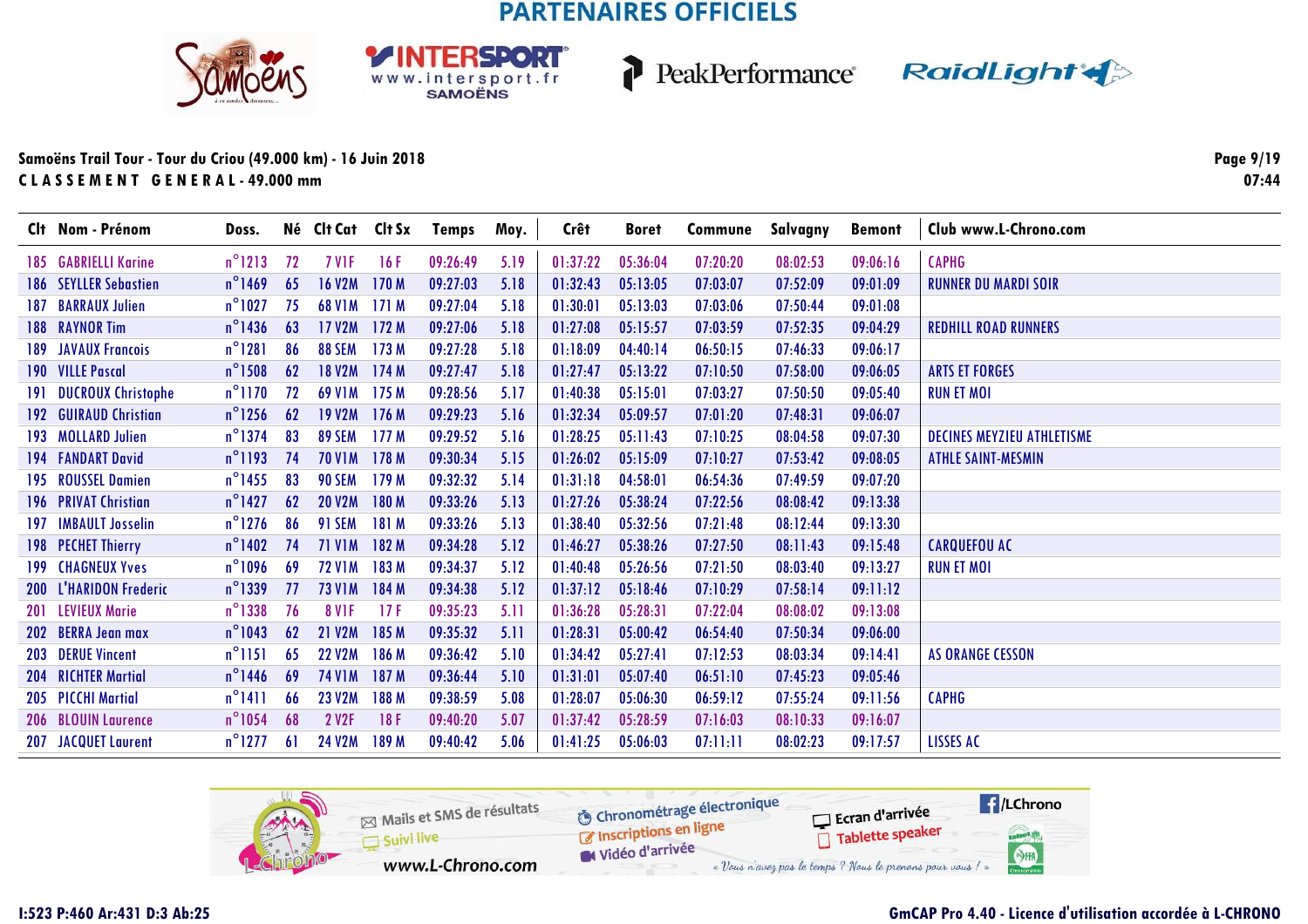**RSDORT** 

WWW.intersport.fr



P



#### **Samoëns Trail Tour - Tour du Criou (49.000 km) - 16 Juin 2018C L A S S E M E N T G E N E R A L - 49.000 mm**

**Page 10/1907:44**

| Clt Nom - Prénom         | Doss.            |    | Né Clt Cat Clt Sx |                  | Temps    | Moy. | Crêt     | <b>Boret</b> | Commune  | Salvagny | <b>Bemont</b> | Club www.L-Chrono.com               |
|--------------------------|------------------|----|-------------------|------------------|----------|------|----------|--------------|----------|----------|---------------|-------------------------------------|
| 208 EL ABJANI Abdssamad  | $n^{\circ}1184$  | 76 | 75 V1M 190 M      |                  | 09:41:51 | 5.05 | 01:38:53 | 05:34:25     | 07:17:03 | 08:07:47 | 09:19:23      |                                     |
| 209 GERARD Frederic      | $n^{\circ}$ 1227 | 75 | <b>76 V1M</b>     | 191 M            | 09:42:09 | 5.05 | 01:27:49 | 05:12:55     | 07:12:49 | 08:03:09 | 09:19:14      | <b>TOS TRIATHLON</b>                |
| 210 PROCTOR Jane         | $n^{\circ}$ 1428 | 65 | 3 V <sub>2F</sub> | 19F              | 09:42:34 | 5.05 | 01:34:32 | 05:29:01     | 07:18:33 | 08:07:37 | 09:19:18      |                                     |
| 211 MEUNIER Damien       | $n^{\circ}$ 1364 | 90 | <b>92 SEM</b>     | 192 M            | 09:43:49 | 5.04 | 01:20:16 | 04:59:54     | 06:58:51 | 07:47:17 | 09:15:42      |                                     |
| 212 MOUILLEFARINE Fabien | $n^{\circ}$ 1381 | 79 | 93 SEM            | 193 M            | 09:44:13 | 5.03 | 01:31:49 | 05:15:53     | 07:12:56 | 08:05:32 | 09:19:13      |                                     |
| 213 PEREZ Guillaume      | $n^{\circ}$ 1405 | 76 | <b>77 V1M</b>     | 194 M            | 09:45:09 | 5.02 | 01:27:32 | 05:06:26     | 07:08:56 | 08:10:18 | 09:20:41      |                                     |
| 214 BROSSARD Marie-reine | $n^{\circ}$ 1074 | 67 | 4 V <sub>2F</sub> | 20F              | 09:45:14 | 5.02 | 01:26:32 | 05:21:04     | 07:10:15 | 08:05:29 | 09:20:41      | <b>LA SALINE</b>                    |
| <b>215 HIERNAUX Yves</b> | $n^{\circ}$ 1266 | 78 | <b>78 V1M</b>     | 195 M            | 09:46:14 | 5.02 | 01:40:36 | 05:20:05     | 07:12:52 | 08:05:49 | 09:20:03      | 11.11.11                            |
| 216 EL BARAKA Farid      | $n^{\circ}1185$  | 82 | <b>94 SEM</b>     | 196 M            | 09:46:53 | 5.01 | 01:33:10 | 05:25:50     | 07:20:17 | 08:06:33 | 09:22:27      | <b>CAP ENDURANCE</b>                |
| 217 GENETIER Fabien      | $n^{\circ}$ 1225 | 74 | <b>79 V1M</b>     | 197 <sub>M</sub> | 09:47:56 | 5.00 | 01:27:02 | 05:12:01     | 07:17:08 | 08:07:10 | 09:24:40      | <b>TEAM RAIDLIGHT</b>               |
| 218 MENNECIER Serge      | $n^{\circ}$ 1360 | 79 | <b>95 SEM</b>     | 198 M            | 09:48:50 | 4.99 | 01:29:01 | 05:19:22     | 07:15:23 | 08:08:24 | 09:25:02      |                                     |
| 219 LE FLOC H Jean-gaël  | $n^{\circ}$ 1313 | 72 | <b>80 V1M</b>     | 199 M            | 09:48:53 | 4.99 | 01:28:57 | 05:19:32     | 07:18:21 | 08:06:45 | 09:24:58      | <b>SURESNES PASSION ATHLE MARAT</b> |
| 220 RIVAS Floriane       | $n^{\circ}$ 1447 | 91 | 9 SEF             | 21F              | 09:51:19 | 4.97 | 01:41:00 | 05:28:19     | 07:15:25 | 08:08:05 | 09:24:29      |                                     |
| 221 BARRUOL Victor       | $n^{\circ}$ 1030 | 91 | <b>96 SEM</b>     | 200 M            | 09:51:30 | 4.97 | 01:25:42 | 05:18:12     | 07:12:58 | 08:11:00 | 09:26:18      |                                     |
| 222 BARRUOL Guilhem      | $n^{\circ}$ 1029 | 65 | <b>25 V2M</b>     | 201 M            | 09:51:30 | 4.97 | 01:25:44 | 05:18:09     | 07:12:55 | 08:10:56 | 09:26:19      |                                     |
| 223 MAHE Yvain           | $n^{\circ}$ 1350 | 80 | <b>97 SEM</b>     | 202 M            | 09:51:47 | 4.97 | 01:41:27 | 05:32:53     | 07:17:44 | 08:19:12 | 09:28:21      |                                     |
| 224 MAHE Thibault        | $n^{\circ}$ 1349 | 83 | <b>98 SEM</b>     | 203 M            | 09:51:48 | 4.97 | 01:41:26 | 05:32:54     | 07:20:22 | 08:19:19 | 09:28:25      |                                     |
| 225 RICHE Laurent        | $n^{\circ}$ 1445 | 74 | <b>81 V1M</b>     | 204 M            | 09:52:55 | 4.96 | 01:27:59 | 05:20:56     | 07:28:27 | 08:18:06 | 09:27:29      |                                     |
| 226 FITAMANT Romuald     | $n^{\circ}$ 1201 | 70 | <b>82 V1M</b>     | 205 M            | 09:53:20 | 4.96 | 01:41:35 | 05:27:13     | 07:10:47 | 08:03:33 | 09:30:52      | <b>PACMAC</b>                       |
| 227 ROBIN Nicolas        | $n^{\circ}$ 1450 | 72 | <b>83 V1M</b>     | 206 M            | 09:54:02 | 4.95 | 01:41:17 | 05:19:37     | 07:21:42 | 08:21:14 | 09:29:52      |                                     |
| 228 MESNARD Pierre       | $n^{\circ}$ 1363 | 77 | <b>84 V1M</b>     | 207 M            | 09:55:02 | 4.94 | 01:38:51 | 05:21:02     | 07:20:26 | 08:23:27 | 09:32:36      |                                     |
| 229 DUPONT Ludovic       | $n^{\circ}$ 1176 | 67 | <b>26 V2M</b>     | 208 M            | 09:55:02 | 4.94 | 01:29:04 | 05:21:14     | 07:15:29 | 08:17:18 | 09:34:10      | <b>FONDATION MALADIES RARES</b>     |
| 230 SERVANT Franck       | $n^{\circ}$ 1467 | 74 | <b>85 V1M</b>     | 209 M            | 09:56:58 | 4.92 | 01:30:37 | 05:30:33     | 07:31:43 | 08:23:00 | 09:33:50      | GAM                                 |

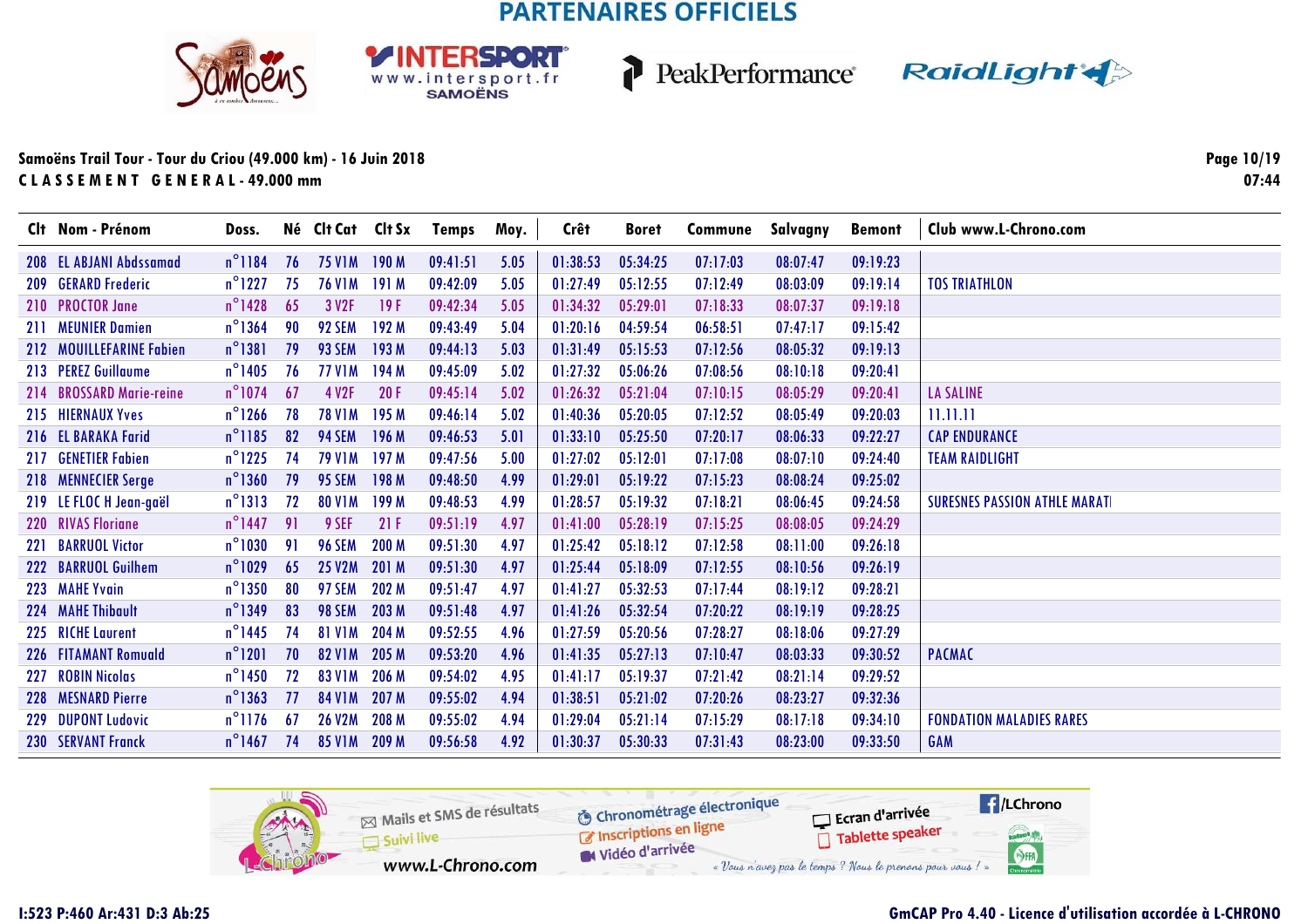**RSDORT** 

WWW.intersport.fr





#### **Samoëns Trail Tour - Tour du Criou (49.000 km) - 16 Juin 2018C L A S S E M E N T G E N E R A L - 49.000 mm**

**Page 11/1907:44**

|     | Clt Nom - Prénom              | Doss.            |    | Né Clt Cat Clt Sx |              | Temps    | Moy. | Crêt     | <b>Boret</b> | <b>Commune</b> | Salvagny | <b>Bemont</b> | Club www.L-Chrono.com                |
|-----|-------------------------------|------------------|----|-------------------|--------------|----------|------|----------|--------------|----------------|----------|---------------|--------------------------------------|
|     | 231 GJOKLAJ Armand            | $n^{\circ}$ 1231 | 82 | <b>99 SEM</b>     | 210M         | 09:58:50 | 4.91 | 01:35:37 | 05:26:10     | 07:17:42       | 08:15:40 | 09:32:33      |                                      |
|     | 232 LADET Franck              | $n^{\circ}$ 1298 | 85 | <b>100 SEM</b>    | 211 M        | 09:58:57 | 4.91 | 01:30:35 | 05:18:44     | 07:17:10       | 08:16:56 | 09:35:43      | <b>COURIR A SAINT ALBAN</b>          |
|     | 233 HERBIN Aurelien           | $n^{\circ}$ 1264 | 87 | <b>101 SEM</b>    | 212 M        | 09:59:55 | 4.90 | 01:41:21 | 05:20:28     | 07:20:46       | 08:11:43 | 09:39:24      |                                      |
|     | 234 VAN DAMME Thomas          | $n^{\circ}$ 1495 | 87 | <b>102 SEM</b>    | 213 M        | 09:59:56 | 4.90 | 01:41:22 | 05:20:24     | 07:15:42       | 08:11:49 | 09:39:25      |                                      |
| 235 | <b>BERREHOUC Johan</b>        | $n^{\circ}$ 1044 | 87 | <b>103 SEM</b>    | 214 M        | 10:00:43 | 4.89 | 01:25:13 | 05:24:37     | 07:18:24       | 08:11:06 | 09:33:38      | <b>QUIMPER FOOTING LOISIRS</b>       |
|     | 236 PINEL Nathalie            | $n^{\circ}$ 1418 | 64 | 5 V <sub>2F</sub> | 22F          | 10:01:29 | 4.89 | 01:46:53 | 05:38:53     | 07:27:48       | 08:21:06 | 09:35:42      |                                      |
| 237 | <b>DEVILLERS Christophe</b>   | $n^{\circ}$ 1154 | 66 | <b>27 V2M</b>     | 215 M        | 10:01:31 | 4.89 | 01:33:33 | 05:27:47     | 07:25:22       | 08:24:17 | 09:38:58      | <b>RAID-UP</b>                       |
|     | 238 RIVOIRE Frederic          | $n^{\circ}$ 1448 | 88 | <b>104 SEM</b>    | 216 M        | 10:03:29 | 4.87 | 01:34:28 | 05:16:18     | 07:13:37       | 08:13:08 | 09:38:12      |                                      |
| 239 | <b>DELORY Jean christophe</b> | $n^{\circ}$ 1145 | 88 | <b>105 SEM</b>    | 217 M        | 10:03:30 | 4.87 | 01:34:30 | 05:16:16     | 07:15:21       | 08:12:01 | 09:38:13      |                                      |
|     | 240 NIVET Florian             | $n^{\circ}$ 1392 | 84 | <b>106 SEM</b>    | <b>218 M</b> | 10:03:52 | 4.87 | 01:35:48 | 05:18:41     | 07:12:47       | 08:17:22 | 09:40:14      | <b>PEAK PERFORMANCE</b>              |
|     | <b>241 JAN-LAFAGE Nicolas</b> | $n^{\circ}$ 1279 | 77 | <b>86 V1M</b>     | <b>219 M</b> | 10:05:06 | 4.86 | 01:38:49 | 05:21:01     | 07:27:25       | 08:26:46 | 09:39:56      |                                      |
|     | 242 LATOUR Antoine            | $n^{\circ}$ 1308 | 80 | <b>107 SEM</b>    | 220 M        | 10:05:17 | 4.86 | 01:54:57 | 06:12:36     | 07:46:49       | 08:33:26 | 09:43:09      | CA <sub>25</sub>                     |
|     | 243 PERRUCHON Jean-baptiste   | $n^{\circ}$ 1407 | 54 | 1 V3M             | 221 M        | 10:06:41 | 4.85 | 01:32:37 | 05:29:06     | 07:39:38       | 08:27:02 | 09:40:34      |                                      |
|     | 244 HOVINE Antonin            | $n^{\circ}$ 1272 | 92 | <b>108 SEM</b>    | 222 M        | 10:06:59 | 4.84 | 01:40:06 | 05:30:58     | 07:24:23       | 08:14:10 | 09:41:09      |                                      |
|     | 245 BEIS Antoine              | $n^{\circ}$ 1038 | 87 | <b>109 SEM</b>    | 223 M        | 10:07:04 | 4.84 | 01:31:22 | 05:16:22     | 07:15:27       | 08:18:09 | 09:39:45      |                                      |
|     | 246 DUGAY Thierry             | $n^{\circ}$ 1171 | 60 | <b>28 V2M</b>     | 224 M        | 10:07:15 | 4.84 | 01:31:36 | 05:09:56     | 07:17:01       | 08:12:47 | 09:33:44      | <b>UNION SPORTIVE BAINAISE</b>       |
| 247 | <b>MOGIS Fabienne</b>         | $n^{\circ}$ 1372 | 73 | <b>9 V1F</b>      | 23F          | 10:07:54 | 4.84 | 02:02:23 | 05:54:39     | 07:41:34       | 08:34:42 | 09:43:45      | <b>USY</b>                           |
| 248 | <b>EMONET Aurelien</b>        | $n^{\circ}$ 1186 | 81 | <b>110 SEM</b>    | 225 M        | 10:09:20 | 4.82 | 01:32:23 | 05:11:45     | 07:16:58       | 08:17:29 | 09:39:46      | 8.5                                  |
| 249 | <b>ADAM Gregoire</b>          | $n^{\circ}1001$  | 82 | <b>111 SEM</b>    | 226 M        | 10:11:32 | 4.81 | 01:32:13 | 05:28:33     | 07:26:36       | 08:22:50 | 09:40:38      |                                      |
|     | 250 LESTIENNE Edouard         | $n^{\circ}$ 1334 | 81 | <b>112 SEM</b>    | 227 M        | 10:11:32 | 4.81 | 01:32:15 | 05:28:34     | 07:27:33       | 08:23:56 | 09:41:11      |                                      |
|     | 251 ORAIN Christophe          | $n^{\circ}$ 1395 | 84 | 113 SEM           | 228 M        | 10:11:58 | 4.80 | 01:34:16 | 05:26:44     | 07:30:41       | 08:23:21 | 09:50:28      | <b>UNION SPORTIVE BAINAISE</b>       |
|     | 252 LAMBIN Thierry            | $n^{\circ}1301$  | 66 | <b>29 V2M</b>     | 229 M        | 10:12:14 | 4.80 | 01:41:31 | 05:44:24     | 07:33:57       | 08:30:49 | 09:44:25      | <b>SANTE VOUS SPORT DU SOISSONN.</b> |
|     | 253 HUBBARD Jack              | $n^{\circ}$ 1273 | 75 | <b>87 V1M</b>     | 230 M        | 10:14:18 | 4.79 | 01:32:41 | 05:02:20     |                |          | 09:47:20      |                                      |

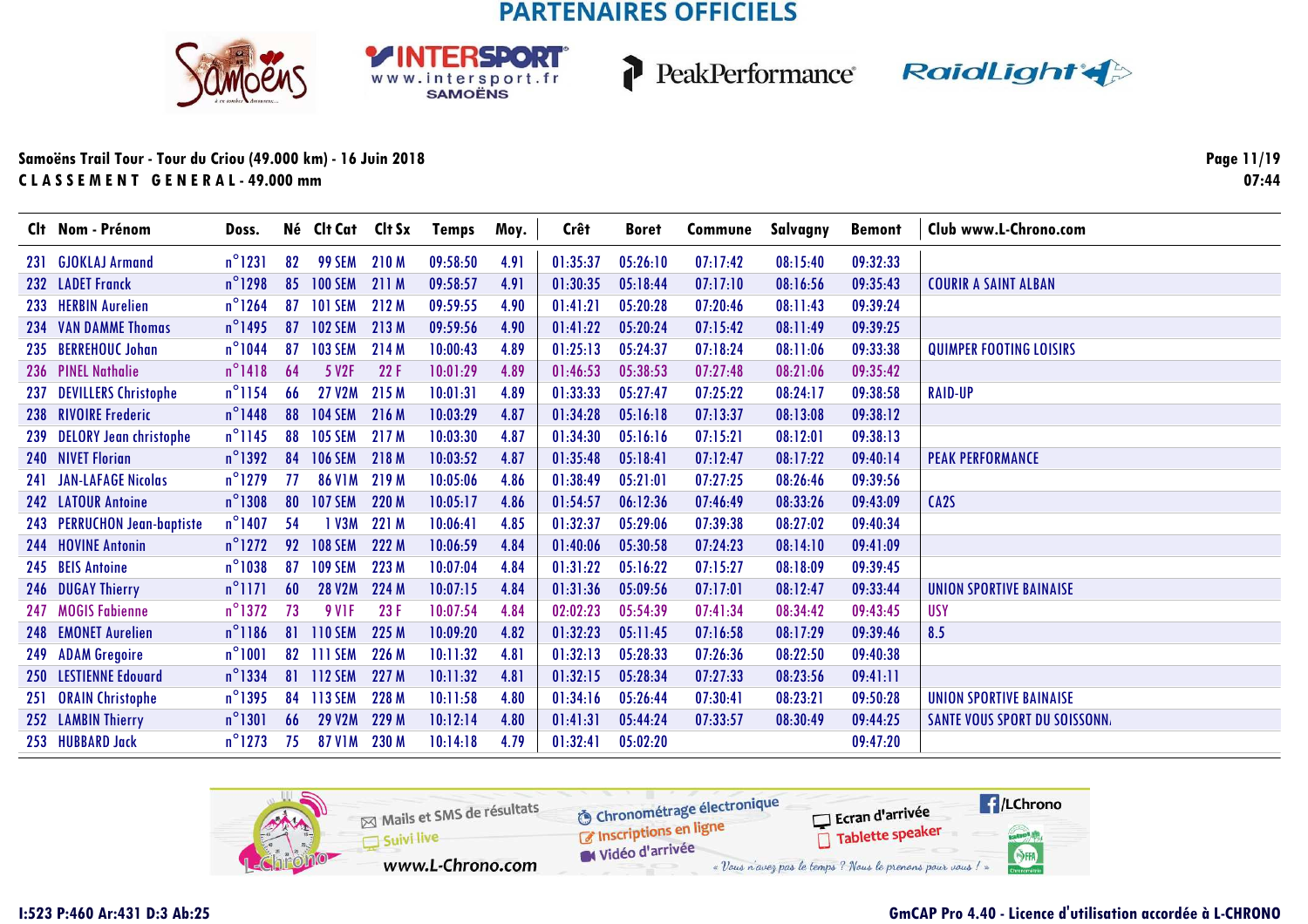**RSDORT** 

WWW.intersport.fr





#### **Samoëns Trail Tour - Tour du Criou (49.000 km) - 16 Juin 2018C L A S S E M E N T G E N E R A L - 49.000 mm**

**Page 12/1907:44**

|            | Clt Nom - Prénom         | Doss.            |      | Né Clt Cat Clt Sx |       | Temps    | Moy. | Crêt     | <b>Boret</b> | <b>Commune</b> | Salvagny | <b>Bemont</b> | Club www.L-Chrono.com      |
|------------|--------------------------|------------------|------|-------------------|-------|----------|------|----------|--------------|----------------|----------|---------------|----------------------------|
|            | 254 GRISEY Jacques       | $n^{\circ}$ 1248 | 65   | <b>30 V2M</b>     | 231 M | 10:15:05 | 4.78 | 01:31:51 | 05:40:39     | 07:40:55       | 08:34:50 | 09:50:33      | <b>ATHLE ST MESMIN</b>     |
|            | 255 DAEPPEN Roman        | $n^{\circ}$ 1133 | 70   | <b>88 V1M</b>     | 232 M | 10:15:42 | 4.78 | 01:29:44 | 05:43:48     | 07:39:30       | 08:29:07 | 09:50:34      |                            |
|            | 256 NAVARRO Cathy        | $n^{\circ}$ 1389 | 67   | 6 V <sub>2F</sub> | 24F   | 10:15:47 | 4.77 | 01:45:42 | 06:06:22     | 07:53:51       | 08:42:07 | 09:53:12      |                            |
|            | 257 BERTRAND Zian        | $n^{\circ}$ 1047 | 87   | <b>114 SEM</b>    | 233 M | 10:15:53 | 4.77 | 01:39:12 | 05:24:17     | 07:24:46       | 08:44:34 | 09:52:24      |                            |
|            | 258 LEFORT Pierre        | $n^{\circ}$ 1327 | 64   | 31 V2M            | 234 M | 10:16:15 | 4.77 | 01:45:15 | 05:39:18     | 07:34:50       | 08:31:19 | 09:50:43      |                            |
|            | 259 BRASSEAU Sebastien   | $n^{\circ}$ 1071 | 75   | 89 V1M            | 235 M | 10:16:15 | 4.77 | 01:50:43 | 06:00:57     | 07:55:21       | 08:42:41 | 09:54:14      |                            |
| <b>260</b> | <b>MEUNIER Jeremie</b>   | $n^{\circ}$ 1365 | 86   | <b>115 SEM</b>    | 236 M | 10:16:16 | 4.77 | 01:50:41 | 06:00:58     | 07:55:18       | 08:42:33 | 09:54:14      |                            |
|            | 261 RUBIO Gilles         | $n^{\circ}$ 1456 | 65   | 32 V2M            | 237 M | 10:17:28 | 4.76 | 01:30:46 | 05:28:46     | 07:41:01       | 08:26:19 | 09:57:28      | <b>RAME</b>                |
|            | 262 KIRIK Jean-michel    | $n^{\circ}$ 1291 | 66   | 33 V2M            | 238 M | 10:17:30 | 4.76 | 01:34:44 | 05:28:47     | 07:41:03       | 08:25:01 | 09:57:09      | <b>S/L AC EVIAN</b>        |
|            | 263 CANTET Marie         | $n^{\circ}1081$  | 78   | <b>10 V1F</b>     | 25F   | 10:18:49 | 4.75 | 01:52:22 | 05:51:13     | 07:47:08       | 08:39:40 | 09:55:56      |                            |
|            | 264 GUILLOUARD Sebastien | $n^{\circ}$ 1255 | 78   | <b>90 V1M</b>     | 239 M | 10:19:16 | 4.75 | 01:24:21 | 05:09:10     | 07:11:16       | 08:11:29 | 09:37:42      | <b>CAP ENDURANCE</b>       |
|            | 265 SIMHI Yaniv          | $n^{\circ}$ 1471 | 75   | <b>91 V1M</b>     | 240 M | 10:20:38 | 4.74 | 01:31:39 | 05:53:04     | 07:44:04       | 08:40:13 | 09:56:59      |                            |
|            | 266 CAMPION Pierre       | $n^{\circ}$ 1371 | 78   | <b>92 V1M</b>     | 241 M | 10:21:33 | 4.73 | 01:42:34 | 05:37:26     | 07:40:34       | 08:37:42 | 09:54:40      |                            |
| 267        | <b>DISARBOIS Herve</b>   | $n^{\circ}$ 1159 | 78   | <b>93 V1M</b>     | 242 M | 10:23:05 | 4.72 | 01:34:36 | 05:32:34     | 07:33:43       | 08:35:16 | 09:57:04      | <b>UA VERSAILLES</b>       |
|            | 268 BELTRAN Yannick      | $n^{\circ}$ 1040 | 77   | <b>94 V1M</b>     | 243 M | 10:23:05 | 4.72 | 01:37:31 | 05:33:24     | 07:33:47       | 08:35:13 | 09:57:01      | <b>UA VERSAILLES</b>       |
|            | 269 LAUNAY Philippe      | $n^{\circ}$ 1309 | 66   | 34 V2M            | 244 M | 10:23:32 | 4.72 | 01:49:24 | 06:00:28     | 07:53:02       | 08:44:29 | 09:57:20      |                            |
|            | 270 COURCEL François     | $n^{\circ}$ 1129 | 84   | <b>116 SEM</b>    | 245 M | 10:23:33 | 4.72 | 01:49:25 | 06:00:30     | 07:53:04       | 08:44:29 | 09:57:20      |                            |
|            | 271 JEHEL Bernadette     | $n^{\circ}$ 1283 | 58   | 1 V3F             | 26F   | 10:24:15 | 4.71 | 01:45:27 | 06:00:25     | 08:01:29       | 08:49:46 | 09:59:58      | ASPTTBELFORTRAIL           |
|            | 272 DULAT Flavien        | $n^{\circ}$ 1173 | 83   | <b>117 SEM</b>    | 246 M | 10:25:42 | 4.70 | 01:39:19 | 05:53:51     | 07:52:56       | 08:48:41 | 09:59:36      |                            |
|            | 273 GEORGES Amandine     | $n^{\circ}$ 1226 | 79   | <b>10 SEF</b>     | 27F   | 10:25:59 | 4.70 | 01:54:13 | 05:56:56     | 07:53:00       | 08:44:37 | 10:02:55      | <b>AIX ATHLE PROVENCE</b>  |
|            | 274 FAIVRET Frederic     | $n^{\circ}$ 1192 | 72   | <b>95 V1M</b>     | 247 M | 10:26:12 | 4.70 | 01:37:18 | 05:40:42     | 07:34:19       | 08:38:36 | 09:58:28      |                            |
|            | 275 DHAINE Nicolas       | $n^{\circ}$ 1156 | - 74 | <b>96 V1M</b>     | 248 M | 10:26:48 | 4.69 | 01:45:06 | 05:49:15     | 07:40:43       | 08:45:16 | 10:01:36      | <b>JOGAZZELEC</b>          |
|            | 276 SCHWYTER Philippe    | $n^{\circ}$ 1466 | 58   | 2 V3M             | 249 M | 10:28:09 | 4.68 | 01:35:47 | 05:39:17     | 07:40:38       | 08:41:57 | 10:01:49      | <b>TEAM TRAIL EXPLORER</b> |

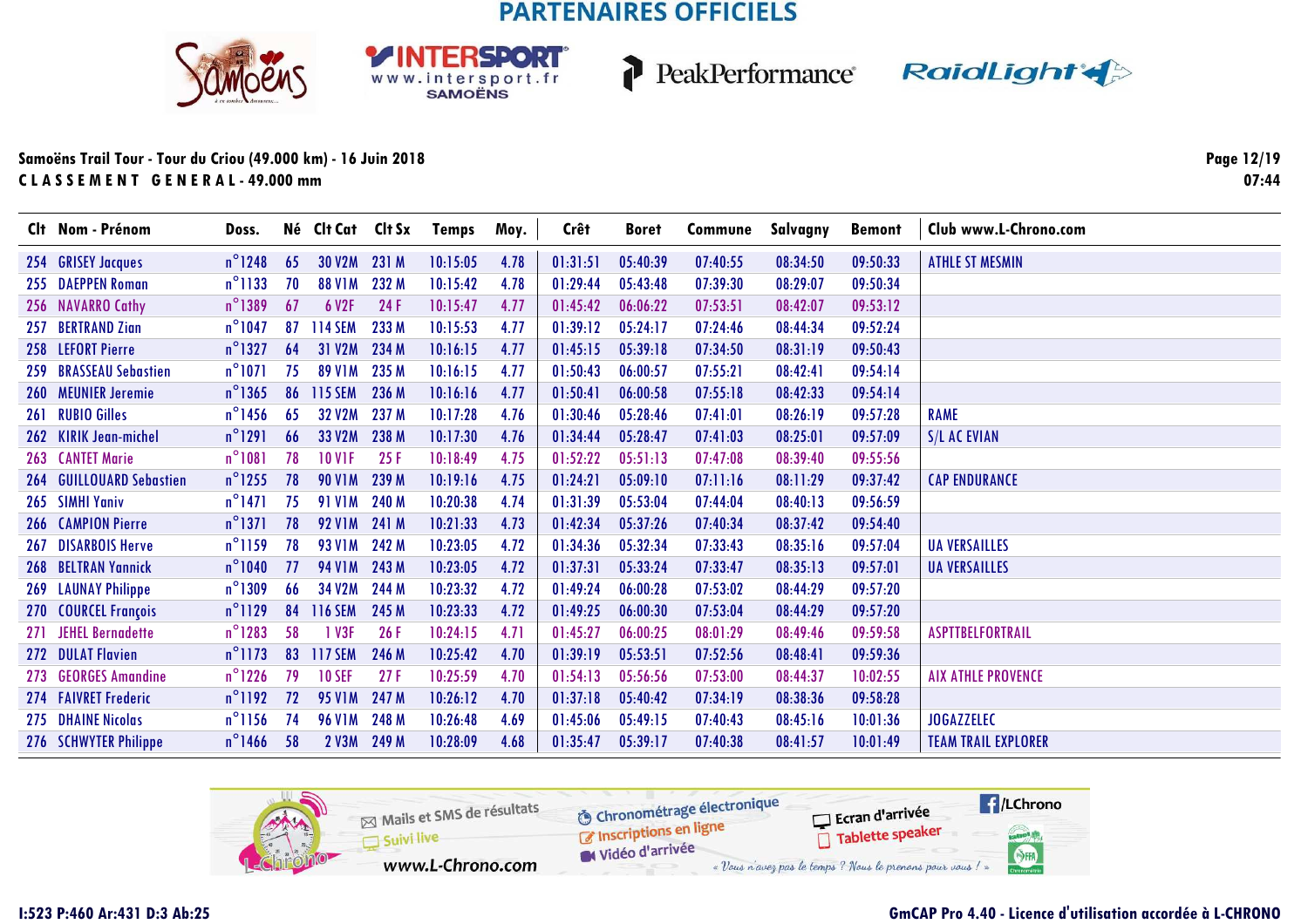**RSDORT** 

WWW.intersport.fr



P



#### **Samoëns Trail Tour - Tour du Criou (49.000 km) - 16 Juin 2018C L A S S E M E N T G E N E R A L - 49.000 mm**

**Page 13/1907:44**

|     | Clt Nom - Prénom            | Doss.            |           | Né Clt Cat Clt Sx |       | Temps    | Moy. | Crêt     | <b>Boret</b> | Commune  | Salvagny | Bemont   | Club www.L-Chrono.com        |
|-----|-----------------------------|------------------|-----------|-------------------|-------|----------|------|----------|--------------|----------|----------|----------|------------------------------|
|     | 277 GUEST Phil              | $n^{\circ}$ 1251 | 63        | 35 V2M            | 250 M | 10:28:12 | 4.68 |          |              |          |          |          | <b>REDHILL ROAD RUNNERS</b>  |
|     | 278 PAILLARD Michele        | $n^{\circ}$ 1397 | 63        | <b>7 V2F</b>      | 28F   | 10:29:07 | 4.67 | 01:53:58 | 06:06:03     | 07:59:32 | 08:53:55 | 10:04:13 |                              |
|     | 279 BIOTEAU Jerome          | $n^{\circ}$ 1049 | 80        | <b>118 SEM</b>    | 251 M | 10:29:08 | 4.67 | 01:49:52 | 05:43:59     | 07:51:50 | 08:43:37 | 10:03:18 |                              |
|     | 280 CATEU Catherine         | $n^{\circ}$ 1088 | 70        | <b>TIVIE</b>      | 29F   | 10:29:10 | 4.67 | 01:39:17 | 06:10:01     | 07:54:52 | 08:47:54 | 10:03:11 | <b>AFA FEYZIN VENISSIEUX</b> |
|     | 281 BONNET Romain           | $n^{\circ}$ 1058 | 84        | <b>119 SEM</b>    | 252 M | 10:29:12 | 4.67 | 01:50:13 | 05:44:03     | 07:46:43 | 08:44:09 | 10:02:57 |                              |
|     | 282 JOUANIN Thierry         | $n^{\circ}$ 1285 | 62        | 36 V2M            | 253 M | 10:29:39 | 4.67 | 01:48:14 | 05:54:25     | 07:49:14 | 08:51:51 | 10:03:45 |                              |
|     | 283 BOUJU Bertrand          | $n^{\circ}1064$  | 81        | <b>120 SEM</b>    | 254 M | 10:30:02 | 4.67 | 01:41:10 | 06:07:23     | 08:11:38 | 09:00:39 | 10:10:12 |                              |
|     | 284 COQUET Steve            | $n^{\circ}$ 1123 | 81        | <b>121 SEM</b>    | 255 M | 10:31:18 | 4.66 | 01:31:45 | 05:34:02     | 07:41:31 | 08:42:38 | 10:04:36 |                              |
|     | 285 POISSON Pierre          | $n^{\circ}$ 1424 | 79        | <b>122 SEM</b>    | 256 M | 10:32:55 | 4.65 | 01:43:43 | 05:50:47     | 07:59:02 | 08:51:09 | 10:07:45 |                              |
|     | 286 LAUNOIS Jerome          | $n^{\circ}$ 1310 | 85        | <b>123 SEM</b>    | 257 M | 10:33:45 | 4.64 | 01:42:14 | 05:56:21     | 08:02:51 | 09:01:03 | 10:09:51 |                              |
| 287 | <b>HOUSSIERE Antoine</b>    | $n^{\circ}$ 1271 | 82        | <b>124 SEM</b>    | 258 M | 10:33:46 | 4.64 | 01:42:18 | 05:56:24     | 08:02:55 | 09:00:32 | 10:09:53 |                              |
|     | 288 CENZANO Vanessa         | $n^{\circ}1092$  | 80        | <b>11 SEF</b>     | 30 F  | 10:33:48 | 4.64 | 01:42:13 | 05:56:23     | 08:02:50 | 09:01:00 | 10:09:54 |                              |
|     | 289 CHABERT Julien          | $n^{\circ}1094$  | 81        | <b>125 SEM</b>    | 259 M | 10:33:49 | 4.64 | 01:28:27 | 05:26:20     | 07:44:52 | 08:43:05 | 10:07:41 |                              |
|     | <b>290 MACQUART Fabrice</b> | $n^{\circ}$ 1347 | 75        | <b>97 V1M</b>     | 260 M | 10:34:21 | 4.63 | 01:34:57 | 05:57:16     | 07:51:34 | 08:53:07 | 10:10:19 | <b>DREAMRUN</b>              |
|     | 291 EBRARD Sebastien        | $n^{\circ}$ 1183 | 88        | <b>126 SEM</b>    | 261 M | 10:37:11 | 4.61 | 01:27:52 | 05:11:07     | 07:22:07 | 08:16:54 | 10:06:59 |                              |
|     | 292 FROISSARD Thierry       | $n^{\circ}1210$  | 62        | 37 V2M            | 262 M | 10:37:21 | 4.61 | 01:41:48 | 05:49:18     | 07:55:59 | 08:54:16 | 10:13:49 | <b>JAYSINIA</b>              |
|     | 293 NEYROLLES Evelyne       | $n^{\circ}$ 1390 | 60        | 8 V <sub>2F</sub> | 31F   | 10:38:13 | 4.61 | 01:35:20 | 06:00:40     | 08:01:42 | 08:50:36 | 10:10:28 | <b>PAAC</b>                  |
|     | 294 REMEN Philippe          | $n^{\circ}$ 1439 | 67        | 38 V2M            | 263 M | 10:38:43 | 4.60 | 01:31:20 | 05:48:58     | 07:48:12 | 08:50:33 | 10:09:23 |                              |
|     | 295 TURBAUT Cyril           | $n^{\circ}$ 1493 | 74        | <b>98 V1M</b>     | 264 M | 10:39:59 | 4.59 | 01:30:33 | 05:46:41     | 07:50:34 | 08:48:11 | 10:12:36 |                              |
|     | 296 VRIDAUD Benjamin        | $n^{\circ}1516$  | 77        | <b>99 V1M</b>     | 265 M | 10:39:59 | 4.59 | 01:30:29 | 05:46:39     | 07:50:33 | 08:48:14 | 10:12:37 |                              |
|     | 297 GUIBERT Stéphane        | $n^{\circ}$ 1252 | 72        | <b>100 V1M</b>    | 266 M | 10:41:08 | 4.59 | 01:40:13 | 05:40:52     | 07:44:12 | 08:50:59 | 10:10:14 |                              |
|     | 298 RUCHET Pascal           | $n^{\circ}$ 1457 | <b>71</b> | <b>101 V1M</b>    | 267 M | 10:47:07 | 4.54 | 01:35:41 | 05:33:45     | 07:43:26 | 08:48:12 | 10:15:05 |                              |
|     | 299 MULLER David            | $n^{\circ}$ 1386 | 79        | 127 SEM           | 268 M | 10:48:09 | 4.54 | 01:48:17 | 06:11:32     | 08:10:19 | 09:08:56 | 10:26:55 |                              |

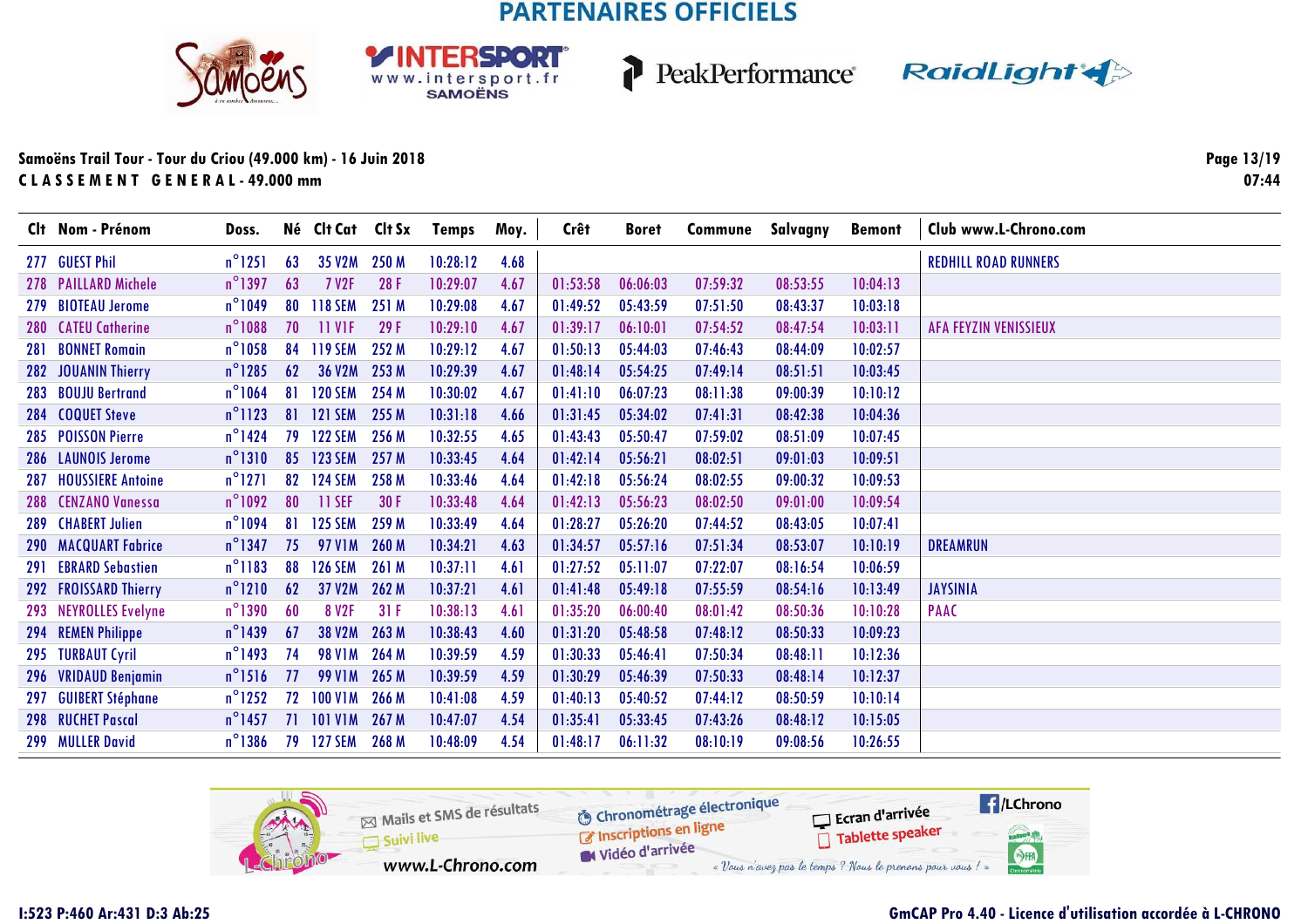**RSDORT** 

WWW.intersport.fr



P



#### **Samoëns Trail Tour - Tour du Criou (49.000 km) - 16 Juin 2018C L A S S E M E N T G E N E R A L - 49.000 mm**

**Page 14/1907:44**

|            | Clt Nom - Prénom                      | Doss.            |     | Né Clt Cat Clt Sx |       | Temps    | Moy. | Crêt     | <b>Boret</b> | <b>Commune</b> | Salvagny | <b>Bemont</b> | Club www.L-Chrono.com                |
|------------|---------------------------------------|------------------|-----|-------------------|-------|----------|------|----------|--------------|----------------|----------|---------------|--------------------------------------|
|            | <b>300 GIRARD Laurent</b>             | $n^{\circ}$ 1230 | 65  | 39 V2M            | 269 M | 10:48:54 | 4.53 | 01:26:53 | 05:25:47     | 07:38:30       | 08:41:27 | 10:13:03      |                                      |
| <b>301</b> | <b>GANDEREAU Herve</b>                | $n^{\circ}1216$  | 73  | <b>102 V1M</b>    | 270 M | 10:51:16 | 4.51 | 01:35:57 | 05:42:43     | 07:51:48       | 08:57:33 | 10:21:25      | <b>TEAM AINSI VA LA VIE</b>          |
|            | 302 SILVA Elizangela                  | $n^{\circ}$ 1470 | 79  | <b>12 SEF</b>     | 32 F  | 10:51:22 | 4.51 | 01:44:44 | 06:12:41     | 08:15:30       | 09:09:33 | 10:30:33      |                                      |
|            | 303 STÄHLI Gilles                     | $n^{\circ}$ 1476 | 72  | <b>103 V1M</b>    | 271 M | 10:51:40 | 4.51 | 01:35:50 | 06:06:07     | 08:15:28       | 09:09:31 | 10:29:31      |                                      |
| 304        | <b>ROBIN Olivier</b>                  | $n^{\circ}$ 1449 | 76  | <b>104 V1M</b>    | 272 M | 10:51:59 | 4.51 | 01:43:16 | 06:04:40     | 08:06:44       | 09:06:54 | 10:24:42      | <b>CHARTRES VERTICAL</b>             |
|            | <b>305 GAUTELIER Laurence</b>         | $n^{\circ}$ 1220 | 70  | <b>12 V1F</b>     | 33F   | 10:52:01 | 4.51 | 01:43:14 | 06:04:32     | 08:06:52       | 09:06:58 | 10:24:42      | <b>CHARTRES VERTICAL</b>             |
|            | <b>306 BECHET Nicolas</b>             | $n^{\circ}$ 1035 | 80  | <b>128 SEM</b>    | 273 M | 10:52:51 | 4.50 | 01:44:54 | 05:56:27     | 07:58:21       | 09:02:45 | 10:18:46      | LIB'AIR'TRAIL                        |
|            | <b>307 DEWOLF Charles</b>             | $n^{\circ}$ 1155 | 84  | <b>129 SEM</b>    | 274 M | 10:52:53 | 4.50 | 01:29:17 | 05:12:25     | 07:10:44       | 08:33:10 | 10:10:17      | <b>TRAININGPLUS</b>                  |
|            | 308 LECHAT Louis                      | $n^{\circ}$ 1324 | 65  | <b>40 V2M</b>     | 275 M | 10:52:58 | 4.50 | 01:29:15 | 05:12:58     | 07:15:19       | 08:33:13 | 10:10:19      | <b>GARDENS LOUIS LECHAT</b>          |
|            | 309 DA COSTA MENDES Joao carlosn°1132 |                  | 70  | <b>105 V1M</b>    | 276 M | 10:53:08 | 4.50 | 01:50:55 | 06:15:43     | 08:13:50       | 09:09:03 | 10:28:51      |                                      |
|            | 310 LAGONOTTE Eymeric                 | $n^{\circ}$ 1299 | 69  | <b>106 V1M</b>    | 277 M | 10:54:12 | 4.49 | 01:35:52 | 05:49:39     | 07:55:14       | 08:56:15 | 10:22:36      | <b>LES FOULEES MUIZONNAISES</b>      |
|            | 311 MEUWIS Joel                       | $n^{\circ}$ 1366 | 62  | 41 V2M            | 278 M | 10:55:56 | 4.48 | 01:46:31 | 06:10:26     | 08:07:18       | 09:04:03 | 10:29:27      | <b>BORN TO RUN-COUREURS CELESTE!</b> |
|            | <b>312 JUBAULT Veronique</b>          | $n^{\circ}$ 1288 | 68  | 9 V2F             | 34 F  | 10:55:56 | 4.48 | 01:45:44 | 06:10:25     | 08:07:15       | 09:04:01 | 10:29:29      | <b>BORN TO RUN</b>                   |
|            | 313 HANESSE Christophe                | $n^{\circ}$ 1260 | 74  | <b>107 V1M</b>    | 279 M | 10:55:59 | 4.48 | 01:23:16 | 05:40:57     | 07:52:47       | 08:51:06 | 10:23:21      |                                      |
|            | 314 HOOG Nicolas                      | $n^{\circ}$ 1268 | 74  | <b>108 V1M</b>    | 280 M | 10:55:59 | 4.48 | 01:41:14 | 06:06:39     | 08:15:26       | 09:14:41 | 10:33:13      |                                      |
|            | 315 HARRAT Magid                      | $n^{\circ}$ 1261 | 73  | <b>109 V1M</b>    | 281 M | 10:56:01 | 4.48 | 01:22:20 | 05:31:13     | 07:52:50       | 08:50:10 | 10:23:17      |                                      |
|            | 316 CHABOT David                      | $n^{\circ}$ 1095 | 71  | <b>110 V1M</b>    | 282 M | 10:56:41 | 4.48 | 01:24:57 | 05:21:18     | 07:37:33       | 08:38:28 | 10:23:21      | <b>CTA</b>                           |
|            | 317 HEURTEFEU Frederic                | $n^{\circ}$ 1265 | 68  | <b>42 V2M</b>     | 283 M | 10:56:42 | 4.48 | 01:32:17 | 05:52:56     | 08:02:44       | 09:08:45 | 10:35:20      | <b>ATHLETISME CLUB VITRYAT</b>       |
|            | 318 PINEL Jean-marie                  | $n^{\circ}$ 1417 | 52  | 3 V3M             | 284 M | 10:57:30 | 4.47 | 01:48:59 | 05:57:33     | 08:01:01       | 09:11:09 | 10:32:05      |                                      |
|            | <b>319 CHARLES Sebastien</b>          | $n^{\circ}$ 1104 | -77 | <b>111 V1M</b>    | 285 M | 10:58:26 | 4.47 | 01:37:10 | 06:05:05     | 08:10:16       | 09:07:40 | 10:31:56      |                                      |
|            | 320 LANG Philippe                     | $n^{\circ}$ 1302 | 84  | <b>130 SEM</b>    | 286 M | 10:58:27 | 4.47 | 01:37:08 | 05:50:23     | 08:00:32       | 08:59:38 | 10:31:56      |                                      |
|            | 321 RUMEAU Robin                      | $n^{\circ}$ 1458 | 75  | <b>112 V1M</b>    | 287 M | 10:58:40 | 4.46 | 01:44:11 | 06:24:45     | 08:23:31       | 09:17:30 | 10:33:57      |                                      |
|            | 322 HOOG MOLLER Charlotte             | $n^{\circ}$ 1269 | 79  | 13 SEF            | 35F   | 10:58:58 | 4.46 | 01:41:12 | 06:06:45     | 08:15:43       | 09:14:51 | 10:33:22      |                                      |

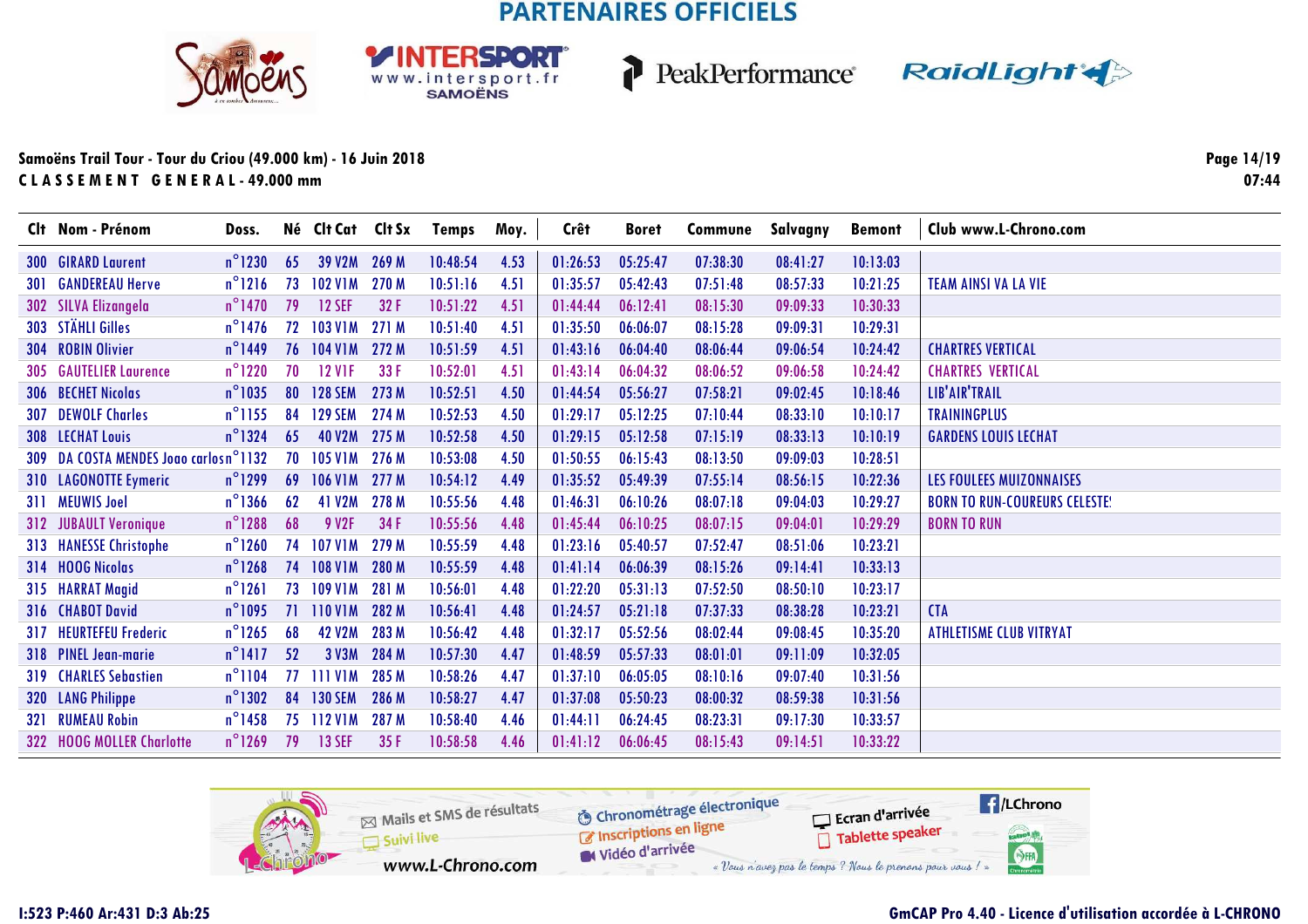**RSDORT** 

WWW.intersport.fr



P



#### **Samoëns Trail Tour - Tour du Criou (49.000 km) - 16 Juin 2018C L A S S E M E N T G E N E R A L - 49.000 mm**

**Page 15/1907:44**

| Clt Nom - Prénom             | Doss.            |           | Né Clt Cat Clt Sx |       | Temps    | Moy. | Crêt     | <b>Boret</b> | <b>Commune</b> | Salvagny | <b>Bemont</b> | Club www.L-Chrono.com       |
|------------------------------|------------------|-----------|-------------------|-------|----------|------|----------|--------------|----------------|----------|---------------|-----------------------------|
| 323 COQUET Jonathan          | $n^{\circ}$ 1122 |           | 78 113 V1M 288 M  |       | 10:59:01 | 4.46 | 01:31:43 | 06:14:07     | 08:04:30       | 09:09:37 | 10:29:34      | <b>DREAMRUN</b>             |
| <b>324 VENEC Florian</b>     | $n^{\circ}$ 1499 |           | 87 131 SEM        | 289 M | 11:01:55 | 4.44 | 01:46:25 | 06:10:12     | 08:15:24       | 09:14:28 | 10:38:25      | <b>CARQUEFOU AC</b>         |
| 325 CLOUET Herve             | $n^{\circ}$ 1116 |           | 70 114 V1M        | 290 M | 11:01:56 | 4.44 | 01:44:38 | 06:10:14     | 08:15:41       | 09:14:13 | 10:38:25      | <b>CARQUEFOU AC</b>         |
| 326 AUVINET Sophie           | $n^{\circ}1018$  | <b>71</b> | <b>13 VIF</b>     | 36 F  | 11:03:04 | 4.43 | 01:50:59 | 06:17:45     | 08:23:16       | 09:17:15 | 10:37:51      |                             |
| 327 AUVINET Cyril            | $n^{\circ}1017$  |           | 73 115 V1M        | 291 M | 11:03:05 | 4.43 | 01:50:57 | 05:59:20     | 08:14:51       | 09:14:34 | 10:37:52      |                             |
| 328 PATOU Raphael            | $n^{\circ}$ 1401 |           | 70 116 V1M 292 M  |       | 11:03:33 | 4.43 | 01:36:52 | 05:43:40     | 08:01:31       | 09:08:58 | 10:34:23      | <b>LA SALINE</b>            |
| 329 GRASS Christian          | $n^{\circ}$ 1244 |           | 70 117 V1M        | 293 M | 11:03:33 | 4.43 | 01:36:54 | 05:58:21     | 08:04:26       | 09:12:02 | 10:34:23      | <b>LA SALINE</b>            |
| <b>330 SCHWOERER Remi</b>    | $n^{\circ}$ 1465 | 59        | 43 V2M 294 M      |       | 11:03:33 | 4.43 | 01:31:00 | 05:58:53     | 08:10:11       | 09:11:43 | 10:34:24      | LA SALINE                   |
| 331 BRANDSTRUP Adam          | $n^{\circ}$ 1070 |           | <b>76 118 V1M</b> | 295 M | 11:03:46 | 4.43 | 01:31:16 | 05:41:00     | 07:49:12       | 09:04:37 | 10:33:58      | <b>AUDIKA</b>               |
| 332 RASCLE Didier            | $n^{\circ}$ 1435 |           | 72 119 V1M 296 M  |       | 11:04:31 | 4.42 | 01:53:03 | 06:12:43     | 08:15:32       | 09:16:44 | 10:37:56      | <b>TEAM TRAIL EXPLORER</b>  |
| 333 DERRUAU Jerome           | $n^{\circ}$ 1150 | 75        | <b>120 V1M</b>    | 297 M | 11:04:31 | 4.42 | 01:53:05 | 06:12:39     | 08:15:34       | 09:16:39 | 10:37:55      | <b>KIKOUROU</b>             |
| 334 AUPAIX Philippe          | $n^{\circ}1014$  | 55        | <b>4 V3M</b>      | 298 M | 11:05:29 | 4.42 | 01:49:49 | 06:23:55     | 08:20:25       | 09:16:07 | 10:39:44      |                             |
| <b>335 LHEUREUX Benoit</b>   | $n^{\circ}$ 1340 | 63        | 44 V2M            | 299 M | 11:05:29 | 4.42 | 01:49:22 | 06:10:03     | 08:15:19       | 09:16:11 | 10:39:44      |                             |
| 336 LE GALL Denis            | $n^{\circ}$ 1314 | 63        | <b>45 V2M</b>     | 300 M | 11:05:53 | 4.42 | 01:41:40 | 06:26:27     | 08:22:52       | 09:27:45 | 10:45:12      |                             |
| 337 CLOUX Melanie            | $n^{\circ}$ 1117 | 80        | <b>14 SEF</b>     | 37F   | 11:06:10 | 4.41 | 01:42:42 | 06:21:16     | 08:29:45       | 09:24:33 | 10:45:12      | <b>LZ CAP NATURE</b>        |
| 338 DOLATSHAHI Amir          | $n^{\circ}1161$  | 75        | <b>121 V1M</b>    | 301 M | 11:07:50 | 4.40 | 01:50:50 | 06:28:33     | 08:31:41       | 09:26:27 | 10:47:20      | <b>OUTDOORBONES</b>         |
| <b>339 SAUTOUR Nicolas</b>   | $n^{\circ}$ 1462 | 82        | <b>132 SEM</b>    | 302 M | 11:08:40 | 4.40 | 01:42:23 | 05:29:58     | 07:52:26       | 09:02:38 | 10:40:18      |                             |
| <b>340 LEMAITRE Philippe</b> | $n^{\circ}$ 1330 | 64        | <b>46 V2M</b>     | 303 M | 11:10:08 | 4.39 | 01:48:41 | 06:07:10     | 08:19:06       | 09:35:33 | 10:49:09      |                             |
| 341 PROTIN Alexandre         | $n^{\circ}$ 1429 | 90        | <b>133 SEM</b>    | 304 M | 11:10:43 | 4.38 | 01:35:39 | 05:36:27     | 08:02:59       | 09:03:52 | 10:37:51      |                             |
| 342 LEPRUN Nadege            | $n^{\circ}$ 1333 | 67        | <b>10 V2F</b>     | 38 F  | 11:10:59 | 4.38 | 01:39:55 | 06:25:20     | 08:19:08       | 09:17:37 | 10:44:07      | AJPC / ECAC CHAUMONT        |
| 343 RENAUT Alexandra         | $n^{\circ}$ 1442 | 80        | <b>15 SEF</b>     | 39 F  | 11:11:26 | 4.38 | 01:40:42 | 06:11:01     | 08:16:58       | 09:16:00 | 10:43:26      | <b>FOULEES MUIZONNAISES</b> |
| 344 BEAUJOIN Sophie          | $n^{\circ}$ 1033 | 77        | 14 V1F            | 40F   | 11:11:45 | 4.38 | 01:54:11 | 06:19:47     | 08:26:55       | 09:22:24 | 10:46:59      |                             |
| 345 PROVOST Laurent          | $n^{\circ}$ 1430 | 74        | <b>122 V1M</b>    | 305 M | 11:13:18 | 4.37 | 01:41:09 | 06:10:38     | 08:25:12       | 09:23:08 | 10:46:42      |                             |

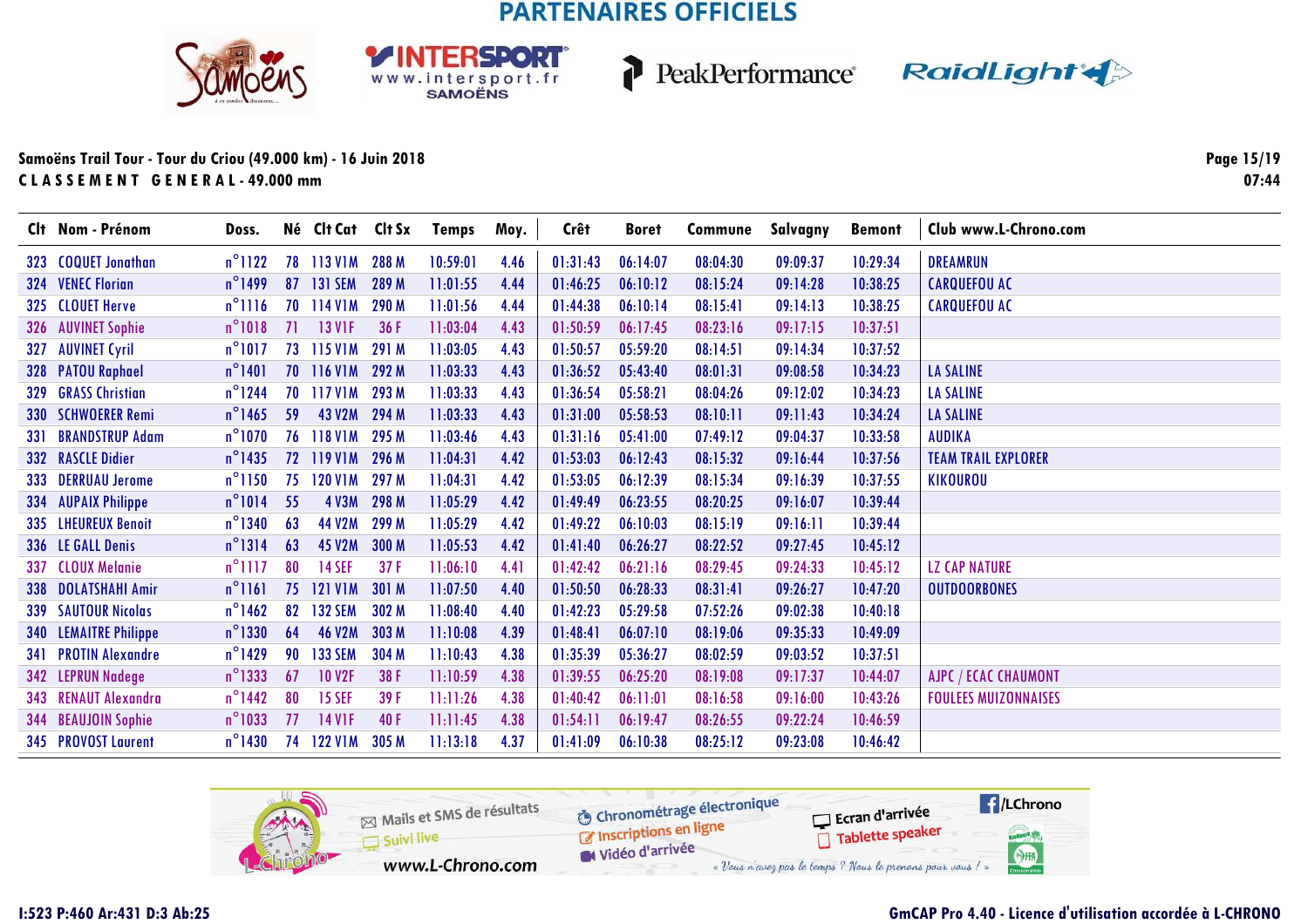**RSDORT** 

WWW.intersport.fr





#### **Samoëns Trail Tour - Tour du Criou (49.000 km) - 16 Juin 2018C L A S S E M E N T G E N E R A L - 49.000 mm**

**Page 16/1907:44**

| Clt Nom - Prénom              | Doss.            |     | Né Clt Cat Clt Sx   |       | <b>Temps</b> | Moy. | Crêt     | <b>Boret</b> | Commune  | Salvagny | <b>Bemont</b> | Club www.L-Chrono.com          |
|-------------------------------|------------------|-----|---------------------|-------|--------------|------|----------|--------------|----------|----------|---------------|--------------------------------|
| 346 HOUDELINE Anne            | $n^{\circ}$ 1270 | 72  | <b>15 VIF</b>       | 41F   | 11:13:26     | 4.37 | 01:40:53 | 06:26:45     | 08:24:24 |          |               | <b>UNION SPORTIVE BAINAISE</b> |
| <b>347 BROSSARD Laurent</b>   | $n^{\circ}$ 1075 | 61  | 47 V2M              | 306 M | 11:18:21     | 4.33 | 01:36:56 | 06:06:43     | 08:14:54 | 09:26:48 | 10:51:58      |                                |
| <b>348 LEVASSEUR Gilles</b>   | $n^{\circ}$ 1336 | 69  | <b>123 V1M</b>      | 307 M | 11:21:21     | 4.31 | 01:43:26 | 05:56:53     | 08:09:59 | 09:15:41 | 10:42:53      | <b>SANARY CAP GARONNE</b>      |
| <b>349 PLANCKE Joel</b>       | $n^{\circ}$ 1421 | 69  | <b>124 V1M</b>      | 308 M | 11:22:10     | 4.31 | 01:45:10 | 06:02:31     | 08:12:45 | 09:12:30 | 10:55:27      |                                |
| 350 BROOKS Samantha           | $n^{\circ}$ 1073 | 72  | <b>16 VIF</b>       | 42 F  | 11:22:12     | 4.31 | 01:44:59 | 05:40:21     | 07:39:57 | 08:38:00 | 10:55:29      |                                |
| 351 LEDUC Jean-maurice        | $n^{\circ}$ 1325 | -77 | <b>125 V1M</b>      | 309 M | 11:22:44     | 4.31 | 01:35:12 | 05:29:37     | 07:56:35 | 09:04:48 | 10:49:14      |                                |
| <b>352 LAPPRAND Yves</b>      | $n^{\circ}$ 1305 | 78  | <b>126 V1M</b>      | 310M  | 11:23:32     | 4.30 | 01:49:54 | 06:37:40     | 08:42:24 | 09:36:53 | 10:59:37      | <b>US THANN ATHLETISME</b>     |
| 353 VERSTEGEN Eric            | $n^{\circ}$ 1503 | 61  | <b>48 V2M</b>       | 311 M | 11:23:32     | 4.30 | 01:56:06 | 06:31:47     | 08:37:14 | 09:33:36 | 10:59:27      |                                |
| 354 HINDLET Jean-yves         | $n^{\circ}$ 1267 | 66  | 49 V2M              | 312 M | 11:23:34     | 4.30 | 02:02:57 | 06:37:15     | 08:37:12 | 09:35:31 | 10:59:28      |                                |
| 355 BADER Pierre              | $n^{\circ}$ 1022 | 82  | <b>134 SEM</b>      | 313 M | 11:24:34     | 4.29 | 01:48:21 | 06:04:36     | 08:24:07 | 09:30:41 | 10:56:09      | <b>PANARD MIGROS GENEVE</b>    |
| <b>356 MORTUREUX Eric</b>     | $n^{\circ}$ 1379 | 67  | 50 V2M              | 314 M | 11:26:43     | 4.28 | 01:42:32 | 06:28:05     | 08:39:44 | 09:36:13 | 11:01:03      |                                |
| <b>357 GUILLET Francois</b>   | $n^{\circ}$ 1253 | 65  | 51 V2M              | 315 M | 11:26:43     | 4.28 | 01:42:27 | 06:27:05     | 08:39:09 | 09:35:42 | 10:57:02      | <b>CS.COURTRY</b>              |
| 358 GREC Bruno                | $n^{\circ}$ 1245 | 65  | 52 V2M              | 316 M | 11:26:44     | 4.28 | 01:42:24 | 06:27:06     | 08:37:36 | 09:35:42 | 11:01:05      |                                |
| 359 POINOT Fabien             | $n^{\circ}$ 1423 | 84  | <b>135 SEM</b>      | 317 M | 11:28:47     | 4.27 | 01:41:31 | 06:06:37     | 08:12:51 | 09:30:34 | 10:54:30      |                                |
| 360 STELLA Patrick            | $n^{\circ}$ 1480 | 63  | 53 V2M              | 318 M | 11:31:05     | 4.25 | 01:45:05 | 06:10:20     | 08:26:59 | 09:21:17 | 11:08:02      | <b>RANDO NATURE</b>            |
| <b>361 MARTIN Pascal marc</b> | $n^{\circ}$ 1356 | 67  | 54 V2M              | 319 M | 11:31:05     | 4.25 | 01:45:01 | 06:10:18     | 08:26:57 | 09:21:17 | 11:08:01      | <b>RANDO NATURE</b>            |
| 362 PALLÉ Franck              | $n^{\circ}$ 1398 | 63  | 55 V2M              | 320 M | 11:31:14     | 4.25 | 01:45:03 | 06:18:44     | 08:31:10 | 09:33:24 | 11:08:02      | <b>RANDO NATURE</b>            |
| 363 SZLOSARCZYK Yann          | $n^{\circ}$ 1484 | 76  | <b>127 V1M</b>      | 321 M | 11:32:01     | 4.25 | 01:48:42 | 06:07:13     | 08:25:14 | 09:35:44 | 11:04:53      |                                |
| 364 LORIN Genevieve           | $n^{\circ}$ 1345 | 59  | 11 V <sub>2</sub> F | 43 F  | 11:32:24     | 4.25 | 01:54:28 | 06:31:54     | 08:43:40 | 09:45:08 | 11:03:40      | <b>AIX ATHLE PROVENCE</b>      |
| 365 CAPES Odile               | $n^{\circ}$ 1083 | 52  | 2 V3F               | 44 F  | 11:32:25     | 4.25 | 01:54:42 | 06:26:53     | 08:38:30 | 09:40:16 | 11:03:15      | <b>AIX ATHLE PROVENCE</b>      |
| 366 JAFFREZIC Camille         | $n^{\circ}$ 1278 | 96  | 1 ESF               | 45 F  | 11:32:27     | 4.25 | 01:40:45 | 05:53:40     | 08:26:53 | 09:26:49 | 11:03:13      |                                |
| <b>367 LECALLIER Laurent</b>  | $n^{\circ}$ 1322 | 64  | 56 V2M              | 322 M | 11:35:58     | 4.22 | 01:44:51 | 06:21:12     | 08:26:33 | 09:30:00 | 11:07:44      | <b>LZ CAP NATURE</b>           |
| 368 AUTIN Herve               | $n^{\circ}1015$  | 69  | <b>128 V1M</b>      | 323 M | 11:35:58     | 4.22 | 01:44:57 | 06:21:14     | 08:37:05 | 09:36:05 | 11:07:56      | <b>LZ CAP NATURE</b>           |

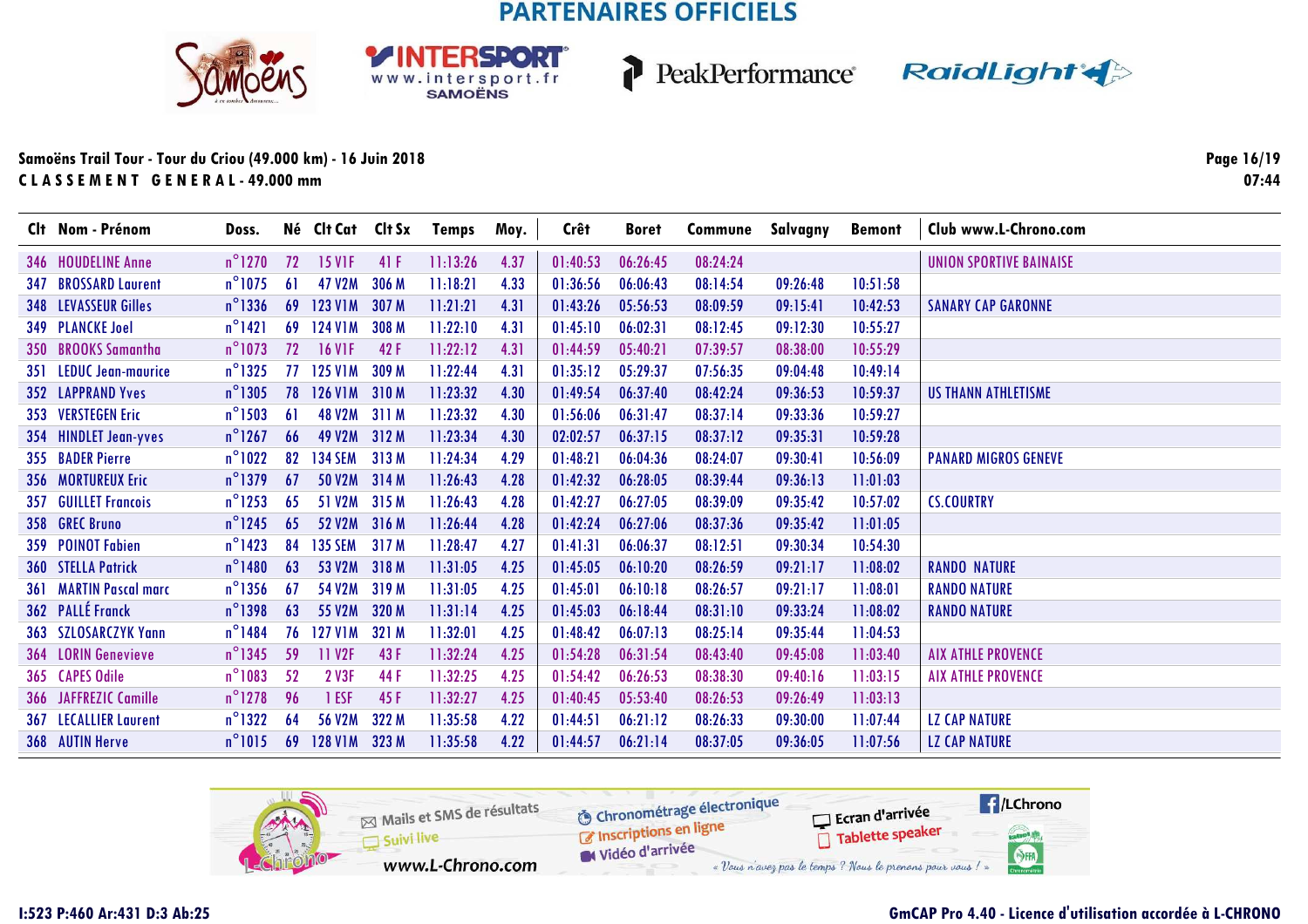**SPORT** 

WWW.intersport.fr





#### **Samoëns Trail Tour - Tour du Criou (49.000 km) - 16 Juin 2018C L A S S E M E N T G E N E R A L - 49.000 mm**

**Page 17/1907:44**

|     | Clt Nom - Prénom                      | Doss.            |    | Né Clt Cat Clt Sx |       | Temps    | Moy. | Crêt     | <b>Boret</b> | <b>Commune</b> | Salvagny | <b>Bemont</b> | Club www.L-Chrono.com                |
|-----|---------------------------------------|------------------|----|-------------------|-------|----------|------|----------|--------------|----------------|----------|---------------|--------------------------------------|
|     | <b>369 LEPRETTRE Boris</b>            | $n^{\circ}$ 1332 |    | 80 136 SEM        | 324 M | 11:36:29 | 4.22 | 01:49:43 | 06:49:53     | 08:42:15       | 09:52:20 | 11:12:19      |                                      |
|     | <b>370 CHAPELLE Gwenaelle</b>         | $n^{\circ}1099$  | 83 | <b>16 SEF</b>     | 46 F  | 11:36:29 | 4.22 | 01:49:42 | 06:49:56     | 08:42:13       | 09:52:16 | 11:12:20      | GACCSR                               |
| 371 | <b>CHEVALLEREAU Franck</b>            | $n^{\circ}$ 1113 | 81 | <b>137 SEM</b>    | 325 M | 11:37:24 | 4.22 | 01:49:46 | 06:27:59     | 08:37:09       | 09:49:20 | 11:09:32      |                                      |
|     | 372 LOCATELLI Alexandre               | $n^{\circ}$ 1342 |    | 82 138 SEM        | 326 M | 11:37:26 | 4.22 | 01:46:03 | 06:27:29     | 08:40:42       | 09:47:59 | 11:09:34      |                                      |
|     | 373 PARIS Arnaud                      | $n^{\circ}$ 1399 | 83 | <b>139 SEM</b>    | 327 M | 11:39:11 | 4.20 | 01:27:13 | 05:57:31     | 08:15:52       | 09:32:58 | 11:06:27      | <b>CAP ENDURANCE</b>                 |
|     | 374 GUÉGO Sylvain                     | $n^{\circ}$ 1249 |    | 72 129 V1M        | 328 M | 11:39:38 | 4.20 | 01:37:16 | 06:11:13     | 08:40:01       | 09:48:46 | 11:14:35      | <b>ROSPORDEN OXYGENE</b>             |
|     | 375 ALLEGRE Jeremy                    | $n^{\circ}$ 1005 | 84 | <b>140 SEM</b>    | 329 M | 11:40:19 | 4.20 | 01:49:19 | 06:29:33     | 08:38:05       | 09:45:41 | 11:11:02      | LES BIPEDES DE LA VAUNAGE            |
|     | 376 ARTUS ROGER DALBERT Astrid n°1011 |                  | 70 | <b>17 V1F</b>     | 47F   | 11:40:22 | 4.20 | 01:44:48 | 06:16:11     | 08:34:04       | 09:43:52 | 11:10:22      | <b>SPAC</b>                          |
| 377 | <b>DUVILLARD Jessica</b>              | $n^{\circ}1182$  | 75 | <b>18 V1F</b>     | 48 F  | 11:40:23 | 4.20 | 01:44:50 | 06:16:08     | 08:34:12       | 09:43:54 | 11:10:21      |                                      |
|     | <b>378 COURCIER Etienne</b>           | $n^{\circ}$ 1130 | 80 | <b>141 SEM</b>    | 330 M | 11:41:57 | 4.19 | 01:59:25 | 06:45:07     | 08:54:42       | 09:50:28 | 11:17:37      | <b>ETIENNE COURCIER</b>              |
|     | <b>379 CORNUT Guillaume</b>           | $n^{\circ}$ 1126 | 81 | <b>142 SEM</b>    | 331 M | 11:41:58 | 4.19 | 01:48:19 | 06:41:37     | 08:51:10       | 09:48:57 | 11:17:39      |                                      |
|     | <b>380 STALTER Eric</b>               | $n^{\circ}$ 1477 | 63 | 57 V2M            | 332 M | 11:42:37 | 4.18 | 01:44:35 | 06:10:06     | 08:25:09       | 09:44:03 | 11:10:54      | <b>CARQUEFOU AC</b>                  |
| 381 | <b>GONTIER Myriam</b>                 | $n^{\circ}$ 1237 | 71 | <b>19 V1F</b>     | 49 F  | 11:43:08 | 4.18 | 01:57:25 | 06:41:13     | 08:57:09       | 09:54:51 | 11:19:35      |                                      |
|     | 382 VOLANT Adrien                     | $n^{\circ}$ 1514 | 90 | <b>143 SEM</b>    | 333 M | 11:43:26 | 4.18 | 01:35:09 | 06:00:44     | 08:27:16       | 09:36:48 | 11:12:37      | <b>DREAM RUN</b>                     |
|     | 383 MUCHEMBLED Yann                   | $n^{\circ}$ 1385 | 90 | <b>144 SEM</b>    | 334 M | 11:43:27 | 4.18 | 01:34:59 | 06:14:31     | 08:28:57       | 09:37:57 | 11:12:37      | <b>DREAMRUN</b>                      |
|     | 384 VIOU Jacques                      | $n^{\circ}1511$  | 52 | 5 V3M             | 335 M | 11:44:29 | 4.17 | 01:58:48 | 06:41:02     | 08:55:33       | 09:47:57 | 11:19:45      | <b>ATHLE RUNNING</b>                 |
|     | 385 CORNETTE Julien                   | $n^{\circ}$ 1125 | 81 | <b>145 SEM</b>    | 336 M | 11:49:04 | 4.15 | 01:54:59 | 06:30:09     | 08:37:07       | 09:50:46 | 11:12:52      |                                      |
|     | 386 FIEUX Sebastien                   | $n^{\circ}$ 1199 | 82 | <b>146 SEM</b>    | 337 M | 11:49:15 | 4.15 | 01:36:18 | 06:06:20     | 08:29:11       | 09:45:26 | 11:18:46      |                                      |
|     | <b>387 DOLIQUE Aurelien</b>           | $n^{\circ}$ 1162 | 86 | <b>147 SEM</b>    | 338 M | 11:49:55 | 4.14 | 01:41:29 | 06:06:24     | 08:23:22       | 09:36:12 | 11:18:25      | <b>SANTE VOUS SPORT DU SOISSONN.</b> |
|     | 388 KIRKMAN Percy                     | $n^{\circ}$ 1292 | 76 | 130 V1M           | 339 M | 11:52:01 | 4.13 | 01:41:06 | 05:35:57     | 08:21:55       | 09:35:40 | 11:20:23      | <b>BLUE-SQUARE</b>                   |
|     | 389 LEDUC Marie laure                 | $n^{\circ}$ 1326 | 79 | <b>17 SEF</b>     | 50 F  | 11:52:47 | 4.12 | 01:46:21 | 06:37:56     | 08:50:45       | 09:51:38 | 11:22:48      |                                      |
|     | <b>390 SMETS Philippe</b>             | $n^{\circ}$ 1473 | 74 | <b>131 V1M</b>    | 340 M | 11:55:25 | 4.11 | 01:46:58 | 06:31:35     | 08:53:41       | 09:54:48 | 11:31:57      | <b>LES FOULEES MUIZONNAISES</b>      |
|     | 391 BOUVIER Fabien                    | $n^{\circ}1069$  |    | 70 132 V1M        | 341 M | 11:55:43 | 4.11 | 01:27:57 | 06:16:13     | 08:39:40       | 09:46:31 | 11:22:44      |                                      |

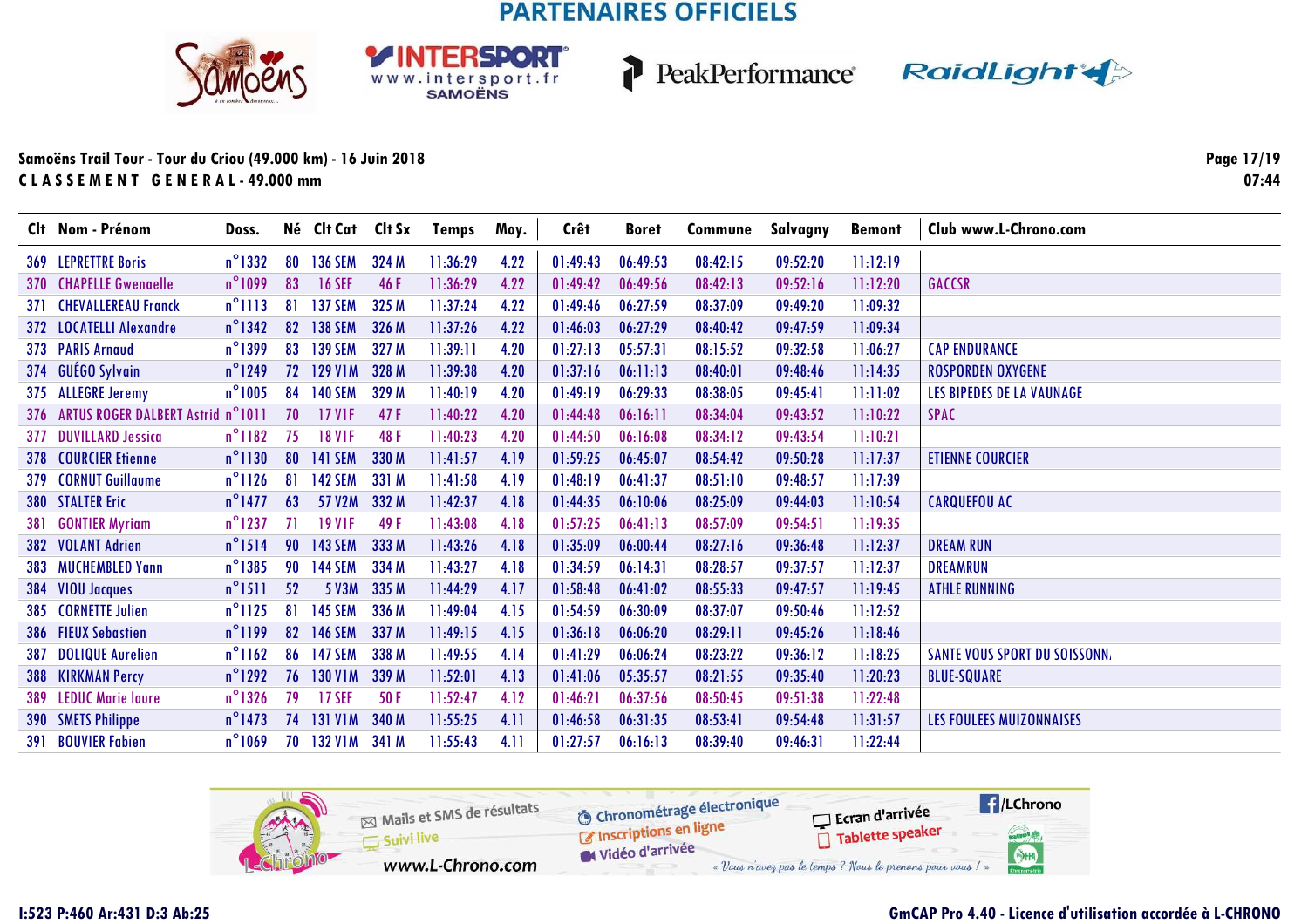**RSDORT** 

WWW.intersport.fr



P



#### **Samoëns Trail Tour - Tour du Criou (49.000 km) - 16 Juin 2018C L A S S E M E N T G E N E R A L - 49.000 mm**

**Page 18/1907:44**

|     | Clt Nom - Prénom            | Doss.            |    | Né Clt Cat Clt Sx   |       | Temps    | Moy. | Crêt     | <b>Boret</b> | <b>Commune</b> | Salvagny | <b>Bemont</b> | Club www.L-Chrono.com            |
|-----|-----------------------------|------------------|----|---------------------|-------|----------|------|----------|--------------|----------------|----------|---------------|----------------------------------|
|     | 392 MOUQUET Pierre          | $n^{\circ}$ 1382 |    | 92 148 SEM          | 342 M | 11:57:51 | 4.10 | 01:47:56 | 06:31:50     | 08:51:05       | 09:55:30 | 11:28:59      |                                  |
|     | 393 BORGES Antonio          | $n^{\circ}1062$  | 65 | 58 V2M              | 343 M | 11:58:07 | 4.09 | 01:50:35 | 06:49:11     | 09:02:17       | 10:01:56 | 11:29:00      |                                  |
|     | 394 COSMAO Pascal           | $n^{\circ}$ 1127 | 64 | 59 V2M              | 344 M | 11:58:56 | 4.09 | 01:41:42 | 06:27:31     | 08:49:21       | 09:49:34 | 11:35:24      | <b>PACMAC TRAIL</b>              |
|     | <b>395 CHANCEREL Arnaud</b> | $n^{\circ}$ 1098 | 78 | 133 V1M             | 345 M | 12:03:13 | 4.07 | 01:42:29 | 06:30:12     | 08:36:17       | 10:07:21 | 11:38:43      |                                  |
|     | 396 CHARLES Jacques         | $n^{\circ}$ 1106 | 69 | 134 V1M             | 346 M | 12:03:46 | 4.06 | 01:44:46 | 06:32:02     | 08:57:02       | 09:50:12 | 11:37:11      | <b>CARQUEFOU ATHLETISME CLUB</b> |
|     | 397 DUBEL Damien            | $n^{\circ}$ 1167 | 67 | 60 V <sub>2</sub> M | 347 M | 12:08:55 | 4.03 | 01:46:16 | 07:10:17     | 09:17:53       | 10:18:40 | 11:41:53      |                                  |
|     | 398 ROUSSEAU Fabienne       | $n^{\circ}$ 1454 | 68 | <b>12 V2F</b>       | 51F   | 12:08:55 | 4.03 | 01:46:18 | 07:10:02     | 09:17:59       | 10:13:25 | 11:42:00      |                                  |
|     | <b>399 THIEBAUT Gerard</b>  | $n^{\circ}$ 1487 | 68 | 61 V <sub>2</sub> M | 348 M | 12:09:18 | 4.03 | 01:41:44 | 06:55:42     | 09:07:17       | 10:16:48 | 11:45:14      | <b>CAPHG</b>                     |
| 400 | <b>CHAMAILLARD Laurent</b>  | $n^{\circ}$ 1097 | 65 | 62 V2M              | 349 M | 12:11:15 | 4.02 | 01:46:07 | 06:53:23     | 09:07:06       | 10:17:25 | 11:45:14      |                                  |
|     | 401 LE VIOL Michel          | $n^{\circ}$ 1320 | 66 | 63 V2M              | 350 M | 12:11:15 | 4.02 | 01:54:55 | 06:53:22     | 09:07:02       | 10:17:25 | 11:45:13      |                                  |
|     | <b>402 CLEDAT Nicolas</b>   | $n^{\circ}$ 1115 | 76 | <b>135 V1M</b>      | 351 M | 12:15:03 | 4.00 | 01:50:37 | 06:59:54     | 09:20:34       | 10:33:00 | 11:54:01      |                                  |
|     | 403 BLANCHARD Alexandra     | $n^{\circ}1051$  | 79 | <b>18 SEF</b>       | 52F   | 12:22:01 | 3.96 | 01:55:09 | 06:46:45     | 09:14:31       | 10:19:35 | 11:51:05      |                                  |
|     | 404 DETRAZ Georges          | $n^{\circ}$ 1153 | 53 | 6 V3M               | 352 M | 12:22:49 | 3.96 | 01:57:58 | 06:48:59     | 09:10:30       | 10:17:17 | 11:52:47      |                                  |
|     | <b>405 LUQUET Laurence</b>  | $n^{\circ}$ 1346 | 76 | <b>20 V1F</b>       | 53 F  | 12:27:31 | 3.93 | 01:58:30 | 06:47:04     | 08:49:01       | 10:20:46 | 11:56:31      | <b>TRI-AVENTURE</b>              |
|     | 406 DUPUY Denis             | $n^{\circ}$ 1177 | 66 | 64 V2M              | 353 M | 12:27:32 | 3.93 | 01:58:28 | 06:37:34     | 08:49:13       | 10:20:36 | 11:56:31      |                                  |
|     | 407 PETTIROSSI Gianni       | $n^{\circ}$ 1408 | 67 | 65 V2M              | 354 M | 12:29:13 | 3.92 | 01:59:58 | 07:25:20     | 09:31:43       | 10:40:21 | 12:03:15      |                                  |
|     | 408 SUE Frederic            | $n^{\circ}$ 1483 | 80 | <b>149 SEM</b>      | 355 M | 12:32:25 | 3.91 | 01:36:08 | 05:53:59     | 08:20:55       | 09:59:54 | 11:52:49      | <b>DIVONNE RUNNING</b>           |
|     | 409 MONDON Philippe         | $n^{\circ}$ 1375 | 66 | 66 V2M              | 356 M | 12:32:35 | 3.91 | 01:44:13 | 06:47:52     | 09:17:50       | 10:36:08 | 12:06:39      | ASJ74                            |
|     | 410 MICALETTI Fabrice       | $n^{\circ}$ 1367 | 75 | <b>136 V1M</b>      | 357 M | 12:35:39 | 3.89 | 01:54:31 | 07:26:43     | 09:30:27       | 10:34:14 | 12:06:39      |                                  |
|     | 411 CHAUVIN Anne-sophie     | $n^{\circ}$ 1111 | 78 | <b>21 V1F</b>       | 54 F  | 12:35:39 | 3.89 | 01:54:22 | 07:26:51     | 09:30:48       | 10:34:39 | 12:06:52      | <b>EPIC ET TRAIL</b>             |
|     | 412 KALTSCHMIDT Isabelle    | $n^{\circ}$ 1290 | 66 | 13 V <sub>2F</sub>  | 55 F  | 12:39:12 | 3.87 | 01:49:33 | 07:28:32     | 09:43:51       | 10:34:02 | 12:09:41      | <b>FOULEES MUIZONNAISES</b>      |
|     | 413 DEPIERREUX Carole       | $n^{\circ}$ 1149 | 71 | <b>22 V1F</b>       | 56 F  | 12:39:12 | 3.87 | 01:49:35 | 07:28:35     | 09:30:52       | 10:33:57 | 12:09:41      | <b>FOULEES MUIZONNAISES</b>      |
|     | 414 COLLOMB Lionel          | $n^{\circ}$ 1120 | 71 | 137 V1M             | 358 M | 12:41:14 | 3.86 | 02:06:55 | 06:38:35     | 09:03:30       | 10:26:13 | 12:03:02      |                                  |